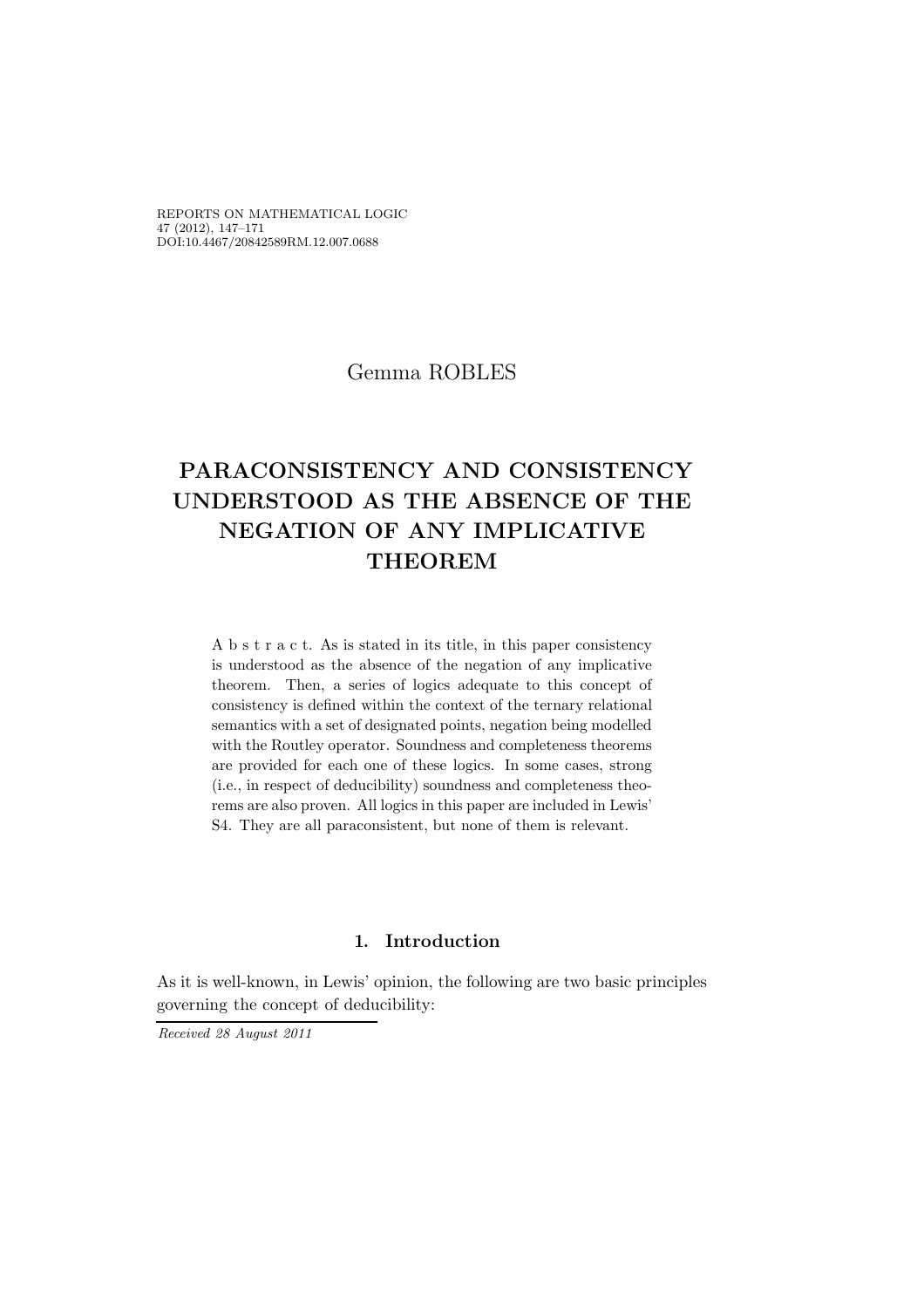- 1. "Any proposition one chooses may be deduced from a denial of a tautological or necessary truth"  $([4], pp. 250-251)$ .
- 2. "Tautologies in general are derivable from any premise we please" ([4], p. 251).

The "Principle of excluded middle"

pem. 
$$
A \vee \neg A
$$

and the propositions of the form:

 $A \wedge \neg A$ 

are, according to Lewis, the paradigms of tautologies and contradictory propositions (i.e., the denials of tautologies), respectively (cf. [4], Chapter VIII). Therefore, by principle 1 and the "Principle of non-contradiction", i.e.,

3. pnc. 
$$
\neg(A \land \neg A)
$$
.

We have:

4. 
$$
(A \land \neg A) \to B
$$

Consequently, none of Lewis' logics is paraconsistent (cf. Definition 1.6 below).

Now, in [10], a series of paraconsistent logics included in Lewis' S4 are defined. These logics are adequate to consistency understood as the absence of the negation of any theorem. The aim of this paper is to build up a restriction of this series by defining a spectrum of logics adequate to consistency understood as the absence of the negation of any implicative theorem. A consequence of this concept of consistency is that principles 1 and 2, which are not valid here, are restricted in the following form:

- 1 ′ . Any proposition one chooses may be deduced from the denial of any tautological (or necessary) conditional.
- 2 ′ . Tautological conditionals are derivable from any premise we please.

Therefore, 4 is unprovable; moreover, the following rule is unprovable: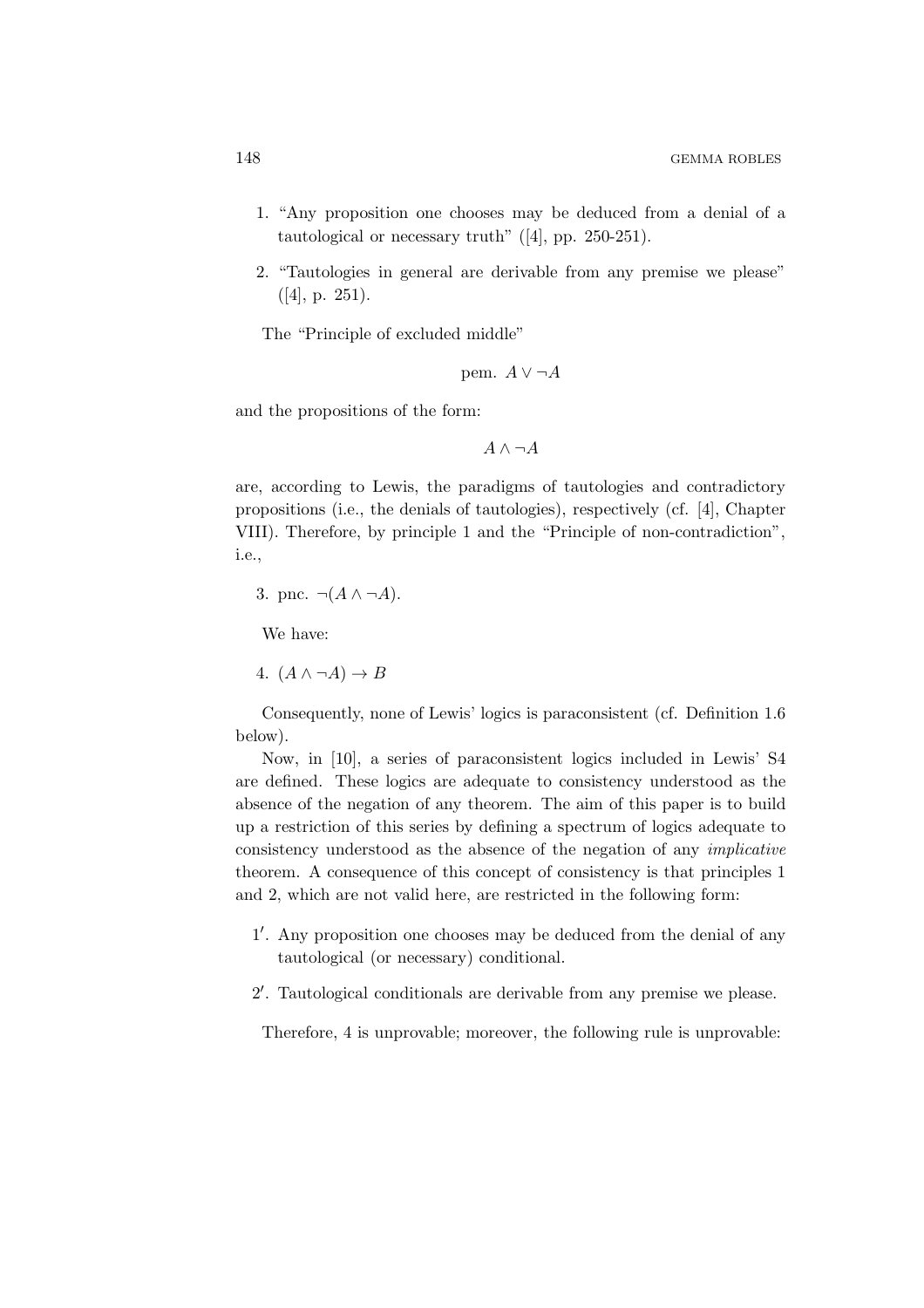5.  $A \wedge \neg A \vdash B$ 

Consequently, all logics in this paper are paraconsistent logics (cf. Definition 1.6 below).

In order to develop these notions, we need some definitions.

Let L be a propositional language with at least the connectives  $\rightarrow$  (conditional),  $\wedge$  (conjunction) and  $\neg$  (negation), and S be a logic defined on L. The concept of an S-theory (a theory built upon S) is defined as follows:

**Definition 1.1.** T is an *S*-theory iff T is closed under adjunction and S-entailment; that is, iff (i) if  $A \in T$  and  $B \in T$ , then  $A \wedge B \in T$ , and (ii) if  $A \to B$  is a theorem of S and  $A \in T$ , then  $B \in T$ .

In [8] two senses of a so-called weak-consistency are defined:

**Definition 1.2** (Weak consistency, first sense). A theory  $T$  is w1inconsistent (weak inconsistent in the first sense) iff for some theorem A of S,  $\neg A \in T$ . A theory is w1-consistent —weak consistent in the first sense iff it is not w1-inconsistent.

**Definition 1.3** (Weak consistency, second sense). A theory T is  $w^2$ inconsistent (weak inconsistent in the second sense) iff for some theorem  $\neg A$  of S  $A \in T$ . A theory is w2-consistent —weak consistent in the second sense— iff it is not w2-inconsistent.

Let us now define a third sense of "weak consistency", which is the concept of consistency the title of this paper refers to: consistency understood as the absence of the negation of any implicative theorem.

**Definition 1.4** (Weak consistency, third sense). A theory T is  $w3$ inconsistent (weak inconsistent in the third sense) iff for some theorem  $A \rightarrow B$  of  $S \neg (A \rightarrow B) \in T$ . A theory is w<sub>3</sub>-consistent —weak consistent in the third sense— iff it is not w3-inconsistent.

The aim of this paper is to define a series of logics adequate to this sense of consistency in the ternary relational semantics with a set of designated points. The logics in this spectrum will include the result of extending Routley and Meyer's well-known basic logic B (cf., e.g., [12]) with the characteristic S4 axiom

$$
B \to (A \to A)
$$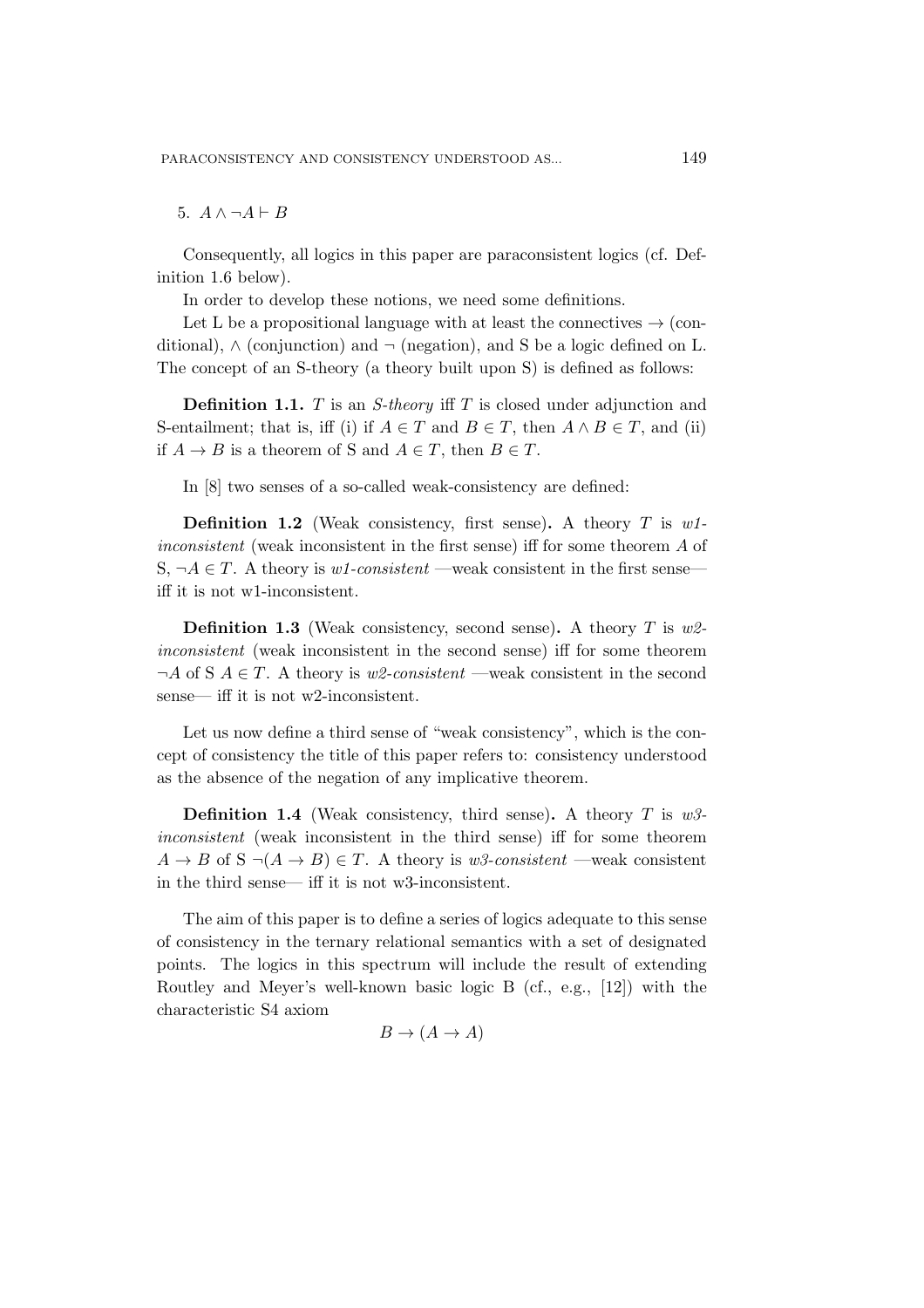Therefore, no logic in this paper is a relevant logic. From another perspective, all logics in the paper will be included in what from an intuitive point of view can be described as Lewis' S4 minus the ECQ ("E contradictione quodlibet") axiom

$$
(A \land \neg A) \to B
$$

On the other hand, these logics are said to be adequate to the concept of consistency in Definition 1.4 in the sense that the completeness proof can be carried out only if consistency is understood as stated in this definition. If consistency is understood in the standard sense (i.e., as the absence of any contradiction), or as in Definition 1.2 or Definition 1.3, the completeness proof would fail, at least in the present semantical context, i.e., the ternary relational semantics with a set of designated points.

Let us now consider the following definition:

**Definition 1.5** (Absolute consistency). A theory  $T$  is a-inconsistent (inconsistent in an absolute sense) iff  $T$  is trivial, i.e., iff every wff belongs to T. A theory is *a-consistent* —consistent in an absolute sense— iff it is not a-inconsistent.

It will be proved (cf. Proposition 4.5) that any theory built upon any of the logics contemplated in this paper is w3-consistent iff it is a-consistent.

Next, we turn to a brief discussion on the concept of paraconsistency.

Let  $\models$  be a relation of consequence, be it defined either semantically or proof-theoretically. As is known, the standard concept of paraconsistency can be defined as follows (cf. [7]):

Definition 1.6 (Standard concept of paraconsistency). A logic S is said to be sc-paraconsistent (paraconsistent in the standard sense) iff the rule

$$
A \land \neg A \vDash B
$$

is not derivable in S.

On the other hand, let us take into account the following definition of consistency.

**Definition 1.7** (Standard concept of consistency). A theory  $T$  is sc*inconsistent* (inconsistent in the standard sense) iff  $A \land \neg A \in T$  for some wff A. A theory is  $sc-consistent$  —consistent in the standard sense— iff it is not sc-inconsistent.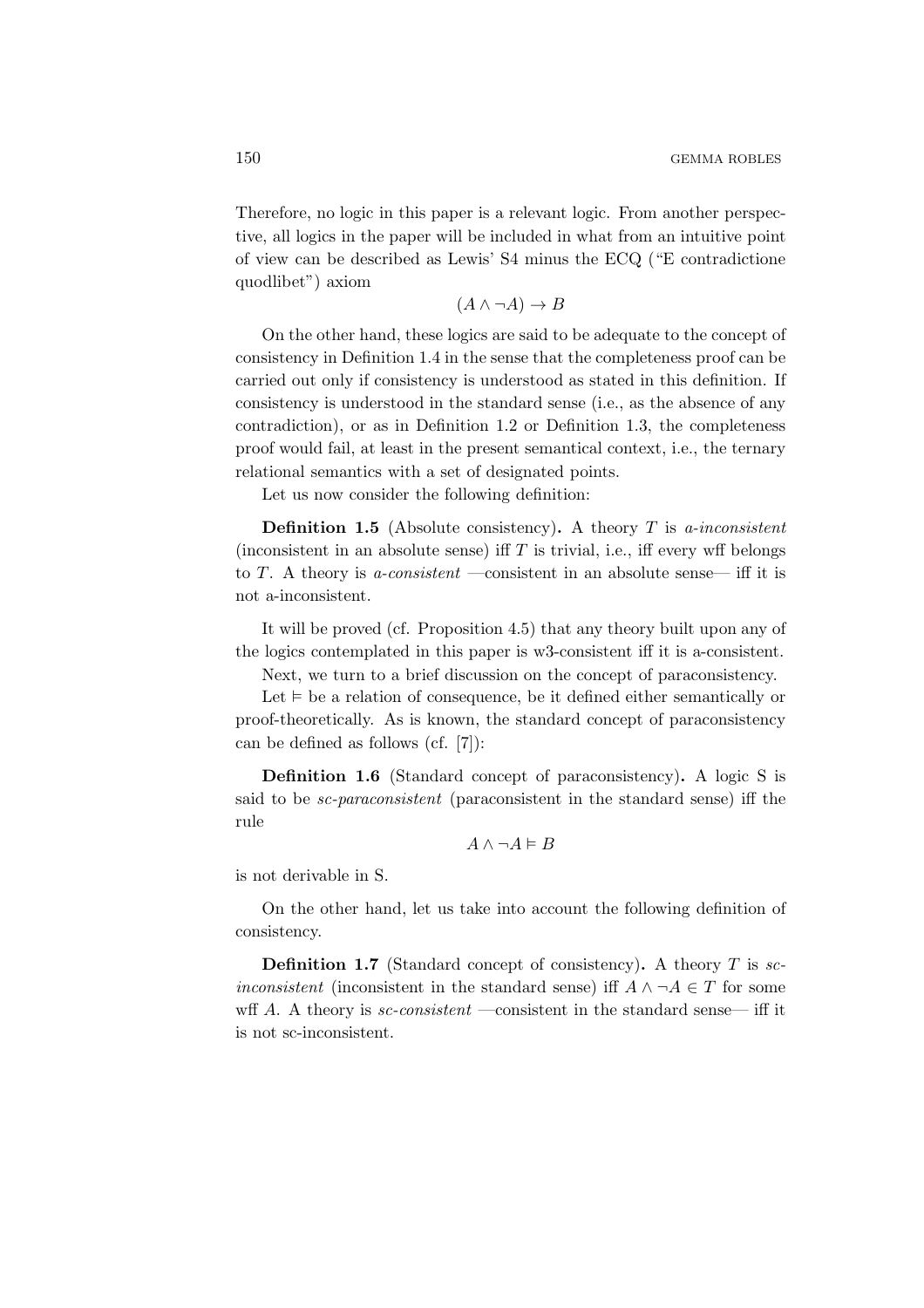There can be no doubt whatsoever that the concept of sc-consistency is at the base of the concept of sc-paraconsistency.

In [9], the concepts of paraconsistency corresponding to the concepts of w1-consistency and w2-consistency are defined like this (where the symbol  $\vDash$  is used as in [7] quoted above):

Definition 1.8 (w1-paraconsistency). A logic S is w1-paraconsistent iff the rule

If 
$$
\vDash A
$$
, then  $\neg A \vDash B$ 

is not derivable in S.

Definition 1.9 (w2-paraconsistency). A logic S is w2-paraconsistent iff the rule

If 
$$
\vDash \neg A
$$
, then  $A \vDash B$ 

is not provable in S.

Obviously, if the axiom of weak double negation

 $A \rightarrow \neg\neg A$ 

is provable in S, then S is w1-paraconsistent iff it is w2-paraconsistent. Given that this axiom is provable in all logics in this paper, w1-paraconsistency and w2-paraconsistency will be considered as synonymous, as being coextensive concepts in the context of the present paper. However, as regards the relationship between w1-paraconsistency and sc-paraconsistency, we remark that the two concepts are by no means equivalent. Consider for instance Lukasiewicz logics, L. These logics can be considered as scparaconsistent. Actually, they could belong to one of the groups in which paraconsistent logics are customarily classified (cf. [7]). But they are not w1-paraconsistent because the EFQ ("E falso quodlibet") axioms

$$
\neg A \to (A \to B)
$$

and

$$
A \to (\neg A \to B)
$$

are provable in Lukasiewicz's logics. We also remark that L logics are adequate to w1-consistency in the sense explained above.

Something similar occurs in the case of the logics in this paper. Consider the following definition: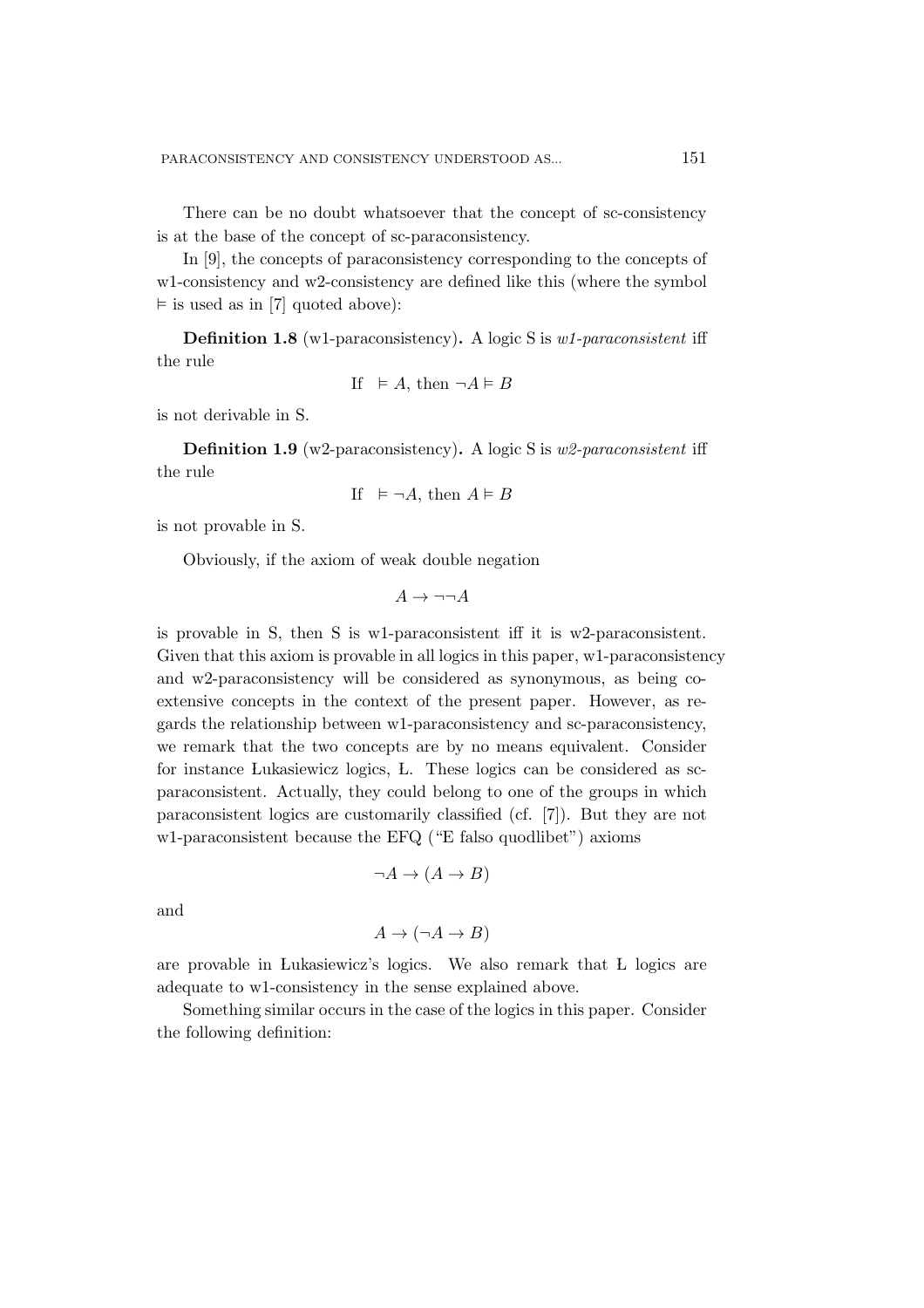Definition 1.10 (w3-paraconsistency). A logic S is w3-paraconsistent iff the rule

$$
\text{If} \quad \vDash A \to B \text{, then } \neg(A \to B) \vDash C
$$

is not derivable in S.

It will be shown that all logics in this paper are sc-paraconsistent but that none of them is w3-paraconsistent. That is, they are not paraconsistent in respect of the concept of consistency to which they are adequate.

The structure of the paper is as follows. In  $\S 2$ , the logic  $B_{K2}$  is defined. In  $\S3$ , a semantics for  $B_{K2}$  is provided and soundness of this logic is proved. In  $\S 4-5$ , it is shown that  $B_{K2}$  is complete in respect of the semantics introduced in §2. In §6, some extensions of  $B_{K2}$  are considered and soundness and completeness are proved. Finally, in §7, it is proved that all logics in the paper are sc-paraconsistent but that none of them is w3-paraconsistent. Strong soundness and completeness of some of the logics here studied are proved. Negation will be modelled with the Routley operator, which is adequate to interpreting a De Morgan negation (on the origin of this type of modelling introduced by the Polish logicians in the fifties of the past century see [2], sec 3.4). Knowledge of the Routley-Meyer semantics for relevant logics will be presupposed.

## 2. The logic  $B_{K2}$

As is known, Routley and Meyer's basic positive logic  $B_+$  can be axiomatized as follows (cf.  $[1]$ ,  $[11]$  or  $[12]$ )

Axioms

A1. 
$$
A \rightarrow A
$$
  
\nA2.  $(A \land B) \rightarrow A$  /  $(A \land B) \rightarrow B$   
\nA3.  $[(A \rightarrow B) \land (A \rightarrow C)] \rightarrow [A \rightarrow (B \land C)]$   
\nA4.  $A \rightarrow (A \lor B)$  /  $B \rightarrow (A \lor B)$   
\nA5.  $[(A \rightarrow C) \land (B \rightarrow C)] \rightarrow [(A \lor B) \rightarrow C]$   
\nA6.  $[A \land (B \lor C)] \rightarrow [(A \land B) \lor (A \land C)]$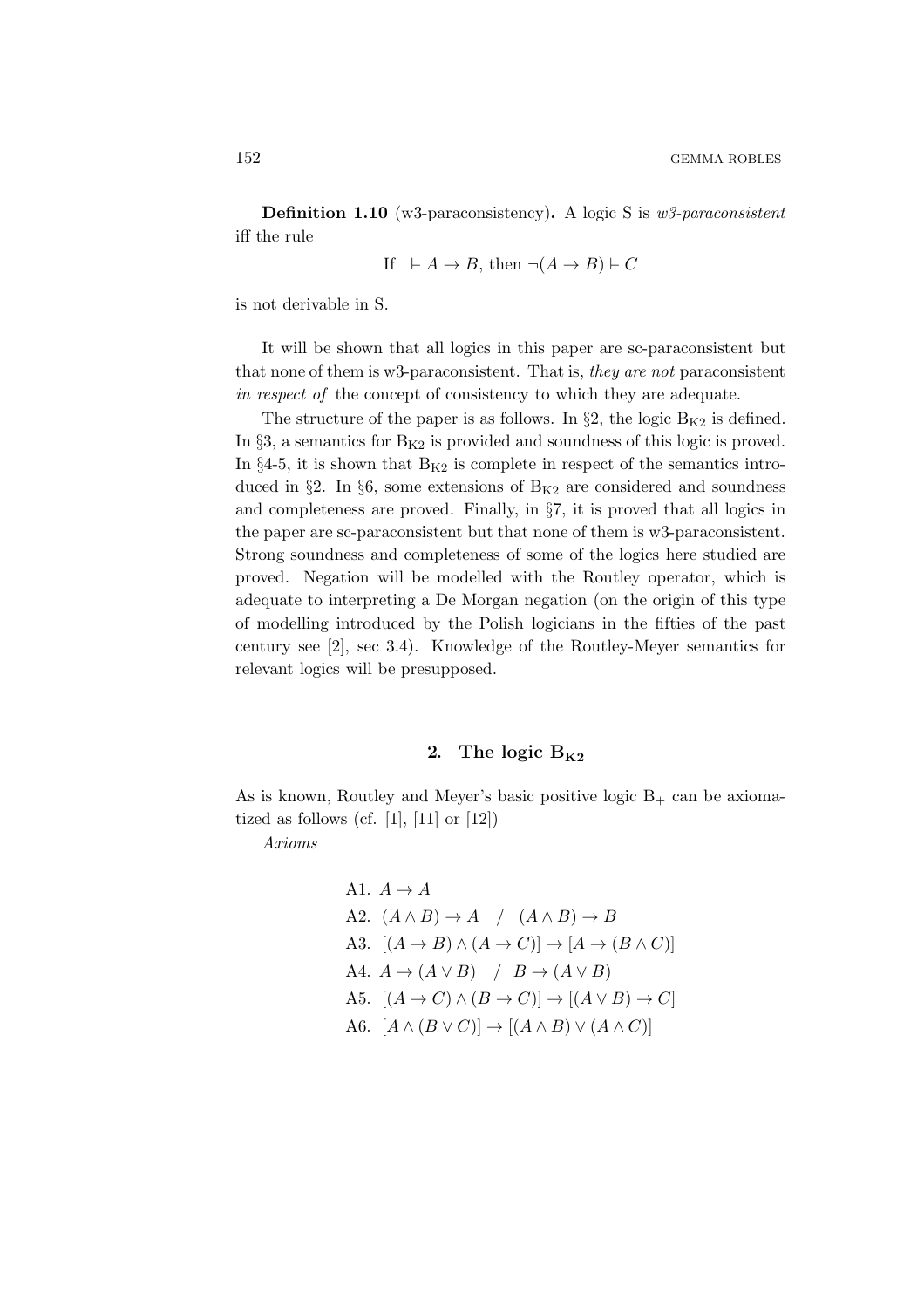Rules

Modus ponens (MP): 
$$
(\vdash A \to B \& \vdash A) \Rightarrow \vdash B
$$

\nAdjunction (Adj):  $(\vdash A \& \vdash B) \Rightarrow \vdash A \land B$ 

\nSuffixing (Suf):  $\vdash A \to B \Rightarrow \vdash (B \to C) \to (A \to C)$ 

\nPrefixing (Pref):  $\vdash B \to C \Rightarrow \vdash (A \to B) \to (A \to C)$ 

Routley and Meyer's basic logic B is then the result of adding to  $B_+$ the following axioms

A7. 
$$
A \rightarrow \neg\neg A
$$
  
A8.  $\neg\neg A \rightarrow A$ 

and the rule

*Contraposition* (Con): 
$$
\vdash A \rightarrow B \Rightarrow \vdash \neg B \rightarrow \neg A
$$

Remark 2.1. We note that Meyer and Routley's original B also contained the principle of excluded middle  $A \vee \neg A$  together with the truth constant t and the binary connective fusion  $\circ$  (cf. [6]).

The following are some theorems and rules of B (a proof for each one of them is sketched to their right):

| T1. $\vdash A \rightarrow \neg B \Rightarrow \vdash B \rightarrow \neg A$ | Con, A7  |
|---------------------------------------------------------------------------|----------|
| T2. $\vdash \neg A \rightarrow B \Rightarrow \vdash \neg B \rightarrow A$ | Con, A8  |
| T3. $\vdash \neg A \rightarrow \neg B \Rightarrow \vdash B \rightarrow A$ | A7, $T2$ |
| $T4. \neg (A \land B) \leftrightarrow (\neg A \lor \neg B)$               | Con, T2  |
| $\mathbf{m}$ $(4, \mathbf{m})$ $(4, \mathbf{m})$                          | T11      |

$$
T5. \neg(A \lor B) \leftrightarrow (\neg A \land \neg B) \qquad \text{Con, T1}
$$

By adding the following axiom

A9. 
$$
B \rightarrow (A \rightarrow A)
$$

to B, we obtain an axiomatization of the logic we will name  $B_{K2}$  where, in addition to T1-T5, we have:

T6. 
$$
\vdash A \to B \Rightarrow \vdash C \to (A \to B)
$$
 A9

T7.  $(A \rightarrow B) \rightarrow [A \rightarrow (A \wedge B)]$  T6

T8. 
$$
\vdash A \to B \Rightarrow \vdash \neg(A \to B) \to C
$$
 T2, T6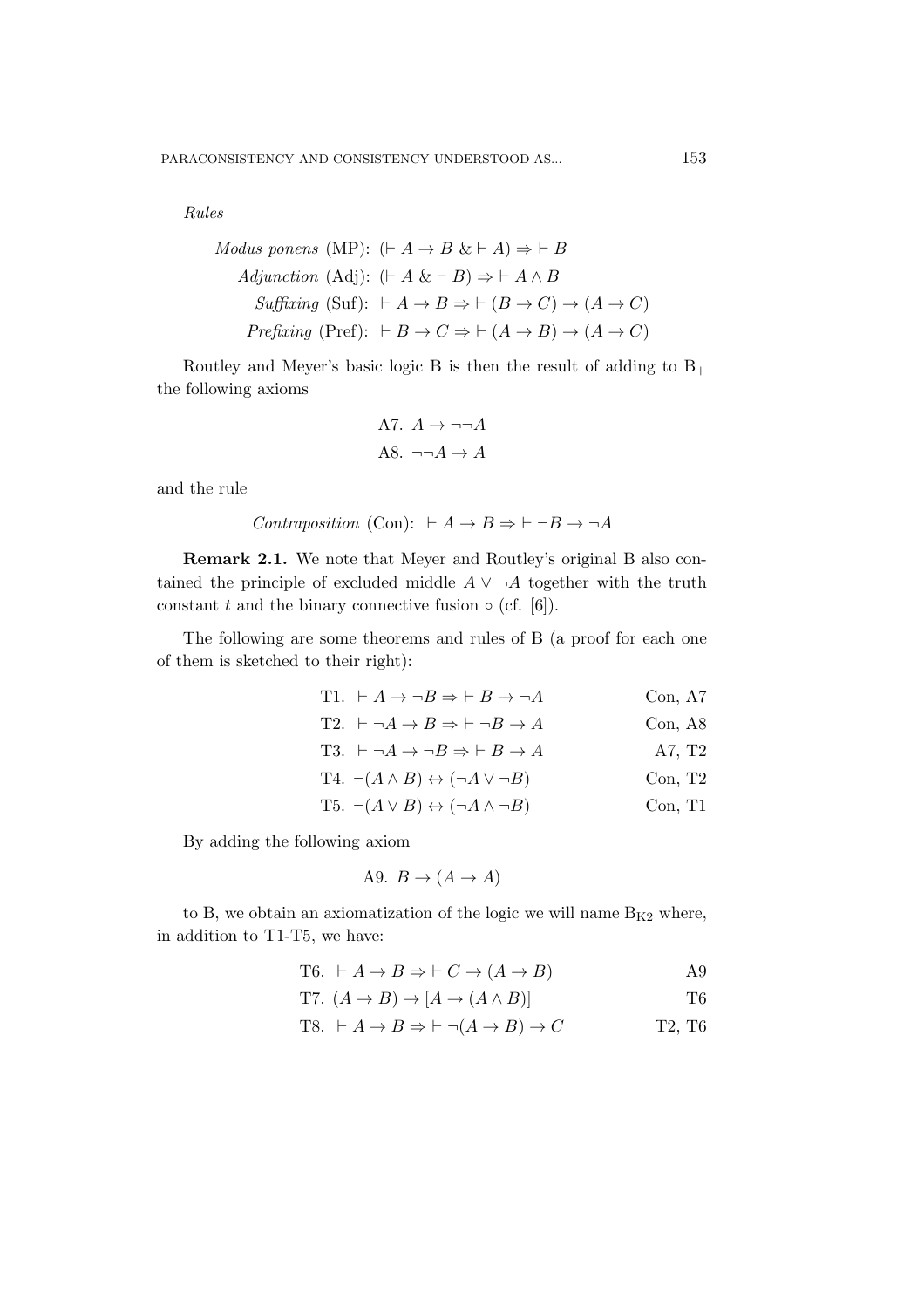Notice that A1 is not independent within this axiom system and that T6 is a restricted (to implicative theorems) form of rule K

K. 
$$
\vdash A \Rightarrow \vdash B \to A
$$

which is not derivable in any of the logics in this paper (cf. Appendix).

**Remark 2.2.** As in [8], the logic  $B_{K+}$ , which is the result of adding the K rule to  $B_{+}$ , was defined, the present logic (which contains a restricted form of K) is labelled " $B_{K2}$ " to distinguish it from  $B_{K+}$  and its extensions.

# 3. A semantics for  $B_{K2}$

Next, we provide a semantics for  $B_{K2}$ :

**Definition 3.1.** A B<sub>K2</sub>-model is a structure  $\langle K, O, R, * , \models \rangle$  where O is a subset of K, R is a ternary relation on K, and  $*$  a unary operation on K subject to the following definitions and postulates for all  $a, b, c, d \in K$ :

d1. 
$$
a \le b =_{df} (\exists x \in O) Rxab
$$
  
d2.  $a = b =_{df} a \le b \& b \le a$   
P1.  $a \le a$   
P2.  $(a \le b \& Rbcd) \Rightarrow Racd$   
P3.  $Rabc \Rightarrow b \le c$   
P4.  $a = a * *$   
P5.  $a \le b \Rightarrow b * \le a *$ 

Finally,  $\models$  is a relation from K to the formulas of the propositional language such that the following conditions are satisfied for all propositional variables p, wff A, B and  $a \in K$ 

- (i).  $(a \leq b \And a \models p) \Rightarrow b \models p$
- (ii).  $a \in A \wedge B$  iff  $a \in A$  and  $a \in B$
- (iii).  $a \models A \lor B$  iff  $a \models A$  or  $a \models B$
- (iv).  $a \models A \rightarrow B$  iff for all b,  $c \in K$  (Rabc & b  $\models A$ )  $\Rightarrow$   $c \models B$
- (v).  $a \models \neg A$  iff  $a * \not\models A$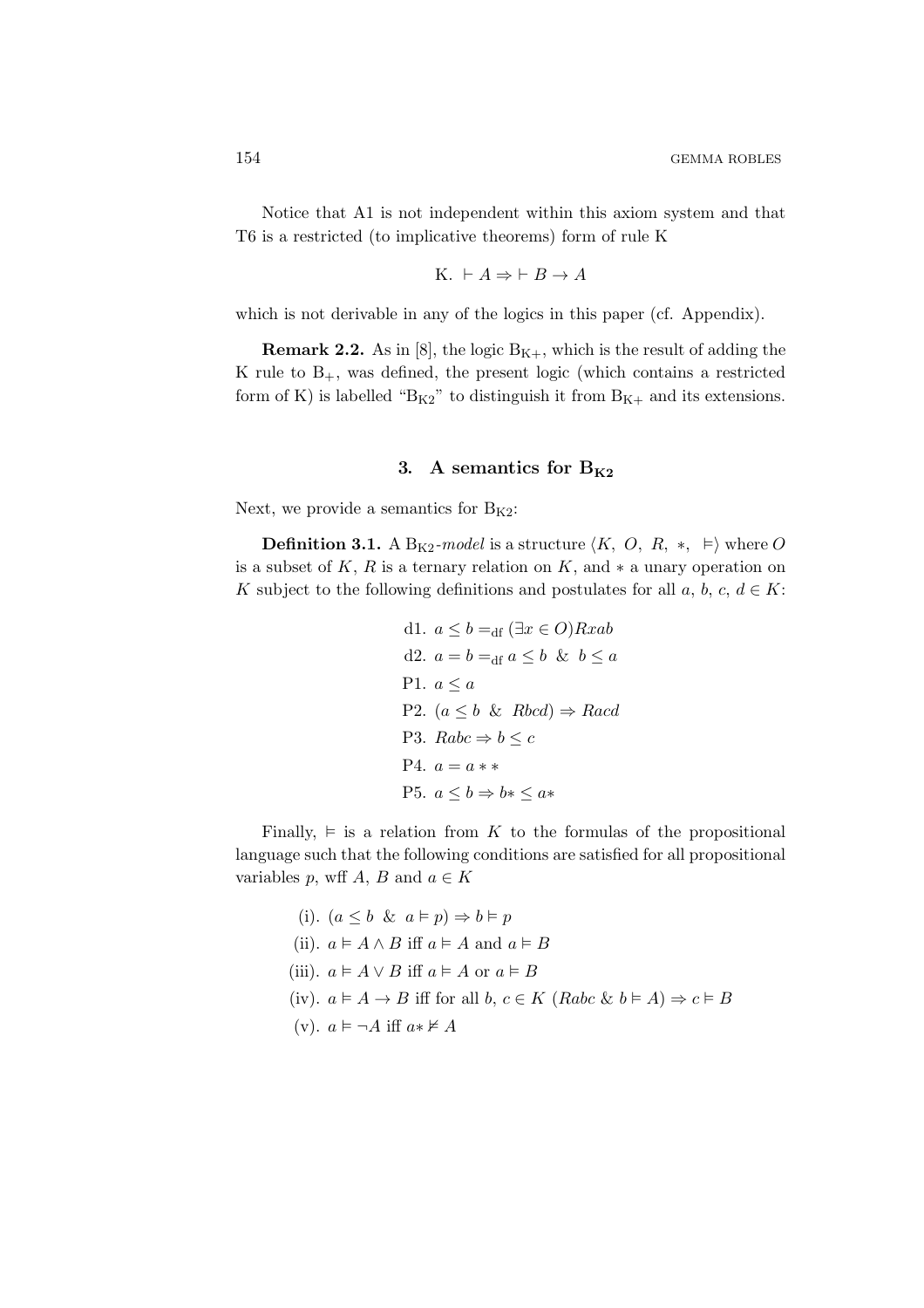Validity is defined as follows:

**Definition 3.2.** A formula A is  $B_{K2}$ -valid ( $\models_{B_{K2}} A$ ) iff  $a \models A$  for all  $a \in O$  in all models.

Then, it is proved:

**Theorem 3.3** (Soundness of B<sub>K2</sub>). If  $\vdash_{B_{K2}} A$ , then  $\models_{B_{K2}} A$ .

Proof. It is left to the reader (cf., e.g. [12]). The only difference with the proof of soundness for B concerns the validity of A9, which is valid by  $P3.$ 

# 4. Completeness of  $B_{K2}$  I. The canonical model. W3-consistency

We begin by recalling some definitions (cf. [1] or [12]).

#### Definition 4.1.

- 1. A  $B_{K2}$ -theory is a set of formulas closed under adjunction and provable B<sub>K2</sub>-entailment. That is, a is a B<sub>K2</sub>-theory if whenever  $A, B \in \mathfrak{a}$ , then  $A \wedge B \in \alpha$ ; and if whenever  $A \rightarrow B$  is a theorem of B<sub>K2</sub> and  $A \in \mathfrak{a}$ , then  $B \in \mathfrak{a}$  (cf. Definition 1.1).
- 2. A B<sub>K2</sub>-theory a is *prime* if whenever  $A \vee B \in \mathfrak{a}$ , then  $A \in \mathfrak{a}$  or  $B \in \mathfrak{a}$ .
- 3. A  $B_{K2}$ -theory is *regular* iff all theorems of  $B_{K2}$  belong to it.
- 4. A  $B_{K2}$ -theory is *empty* iff no wff belongs to it.
- 5. A B<sub>K2</sub>-theory is w<sub>3</sub>-consistent iff for no theorem  $A \rightarrow B$  of B<sub>K2</sub>,  $\neg(A \rightarrow B) \in a$  (cf. Definition 1.4).
- 6. A  $B_{K2}$ -theory is *a-consistent* iff it is not trivial (cf. Definition 1.5).

We can now define the  $B_{K2}$  canonical model:

**Definition 4.2.** Let  $K^T$  be the set of all  $B_{K2}$ -theories and  $R^T$  be defined on  $K^T$  as follows: for all a, b,  $c \in K^T$  and wff A, B,  $R^T abc$  iff  $(A \rightarrow B \in a \& A \in b) \Rightarrow B \in c$ . Now, let  $K^C$  be the set of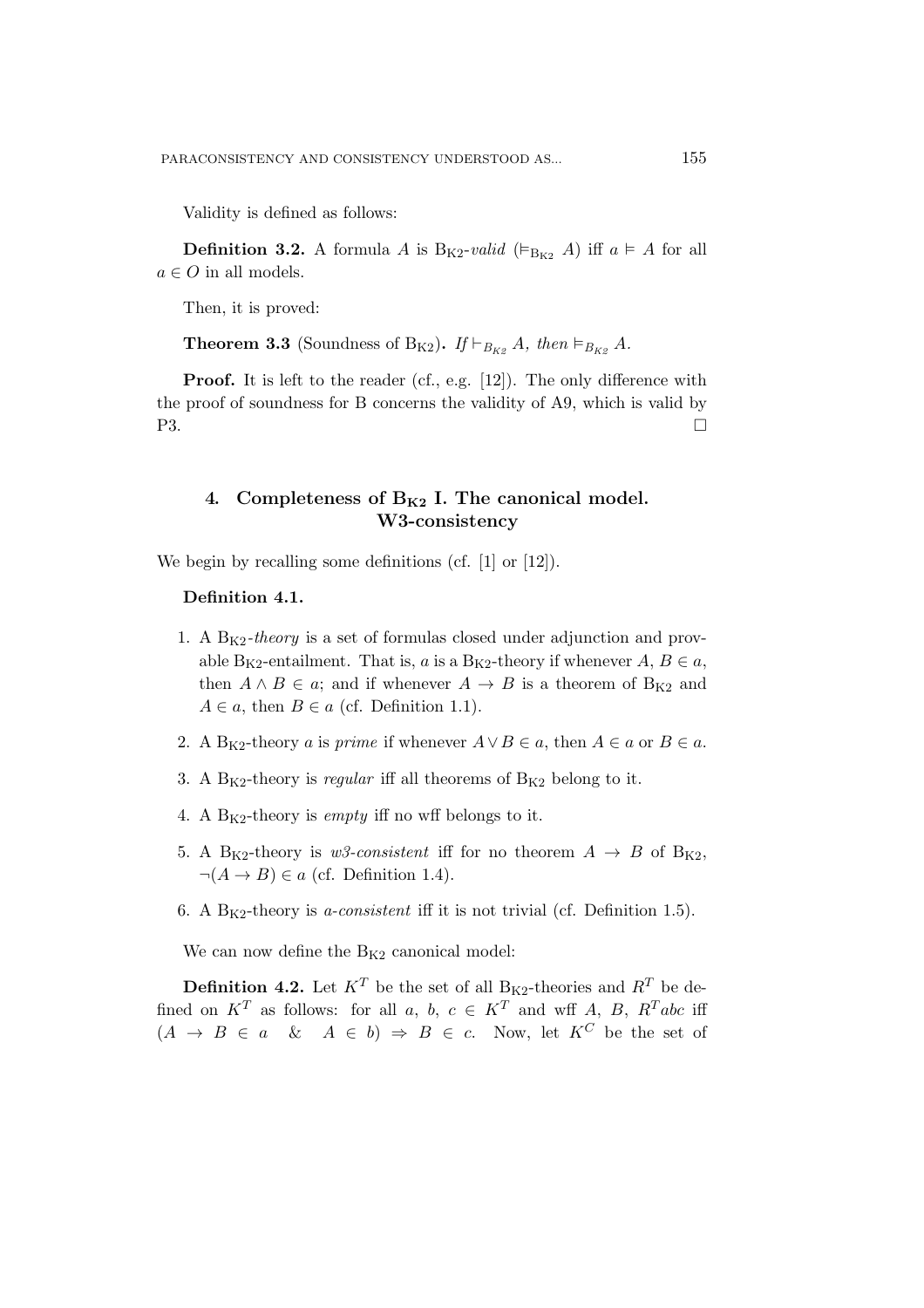all non-empty, prime, w3-consistent theories, and  $O^C$  the set of all regular, prime, w3-consistent theories. On the other hand, let  $R^C$  be the restriction of  $R^T$  to  $K^C$  and  $*^C$  be defined on  $K^C$  as follows: for any  $a \in K^C$ ,  $a*^C = \{A \mid \neg A \notin a\}$ . Finally,  $\vDash^C$  is defined as follows: for any  $a \in K^C$ ,  $a \models^C A$  iff  $A \in a$ . Then, the B<sub>K2</sub>-canonical model is the structure  $\langle K^C, O^C, R^C, *^C, \vDash^C \rangle.$ 

**Remark 4.3.** What distinguishes the  $B_{K2}$  canonical model from those for standard relevant logics is just one important fact: in the latter, members in  $K^C$  need not be non-empty or regular or consistent in any sense of the term, and, furthermore, members in  $O^C$  are not necessarily consistent in any sense of the term. On the other hand, the  $B_{K2}$  canonical model and canonical models in [10] are distinguished by the fact that members in  $O^C$ are w1-consistent in the latter.

Next, we will provide a lemma on non-empty theories and an easy proposition stating the equivalence between w3-consistency and a-consistency in the context of  $K^T$ .

**Lemma 4.4.** Let a be a non-empty member in  $K^T$ . Then, a contains every implicative theorem of  $B_{K2}$ .

**Proof.** Let  $A \to B$  be a theorem and  $C \in a$ . Then,  $A \to B \in a$  by T6.  $\Box$ 

**Proposition 4.5.** Let  $a \in K^T$ . Then, a is w3-inconsistent iff a is a-inconsistent.

Proof. (1) From right to left, it is immediate. (b) In the inverse direction it is immediate by T8.

Given Proposition 4.5, w3-consistency and a-consistency can be considered as synonymous terms in the context of the present paper. Having reached this conclusion, another question arise which merits to be discussed here briefly. What is the relationship between w3-consistency and sc-consistency (i.e., consistency understood in the standard sense of the term  $-cf.$  Definition 1.6) in the context of the present paper?

Let a be a  $B_{K2}$ -theory. It is clear that a can be sc-consistent but w3inconsistent, or just the other way around, that is, it can be w3-consistent and sc-inconsistent. Nevertheless, let us suppose that  $a$  is a regular member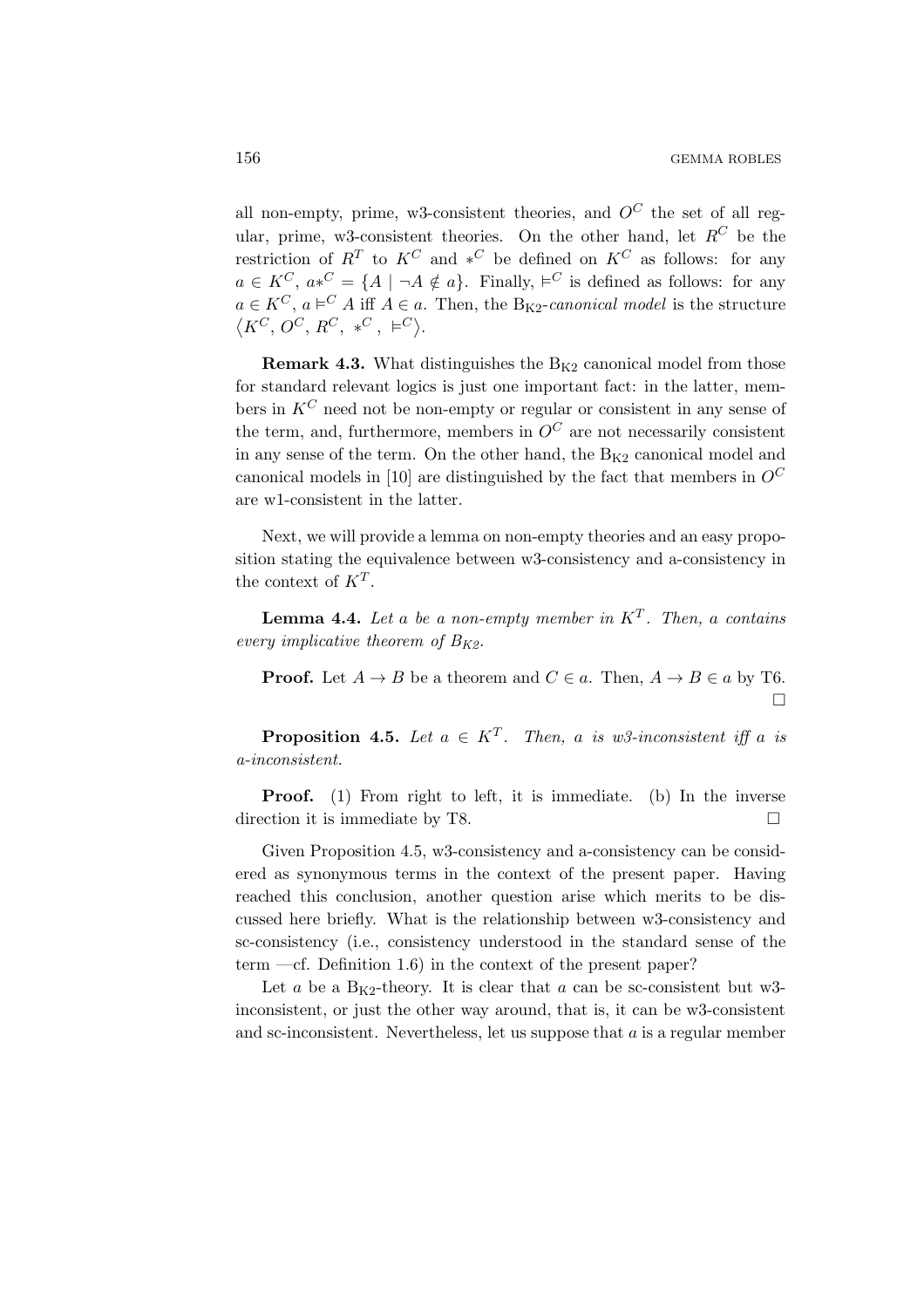in  $K^T$ . Then, if a is sc-consistent, a is obviously w3-consistent. The converse, however, does not hold:  $a$  may contain all theorems of  $B_{K2}$  and some contradiction but not necessarily the negation of an implicative theorem.

As regards the relationship between w1-consistency and w3-consistency, it is evident that the former entails the latter, but not conversely. And this is the case for regular members in  $K^T$ . So, this is also the case for any member in  $K^T$ .

We shall return to this important matter later on in Remark 4.8 and in the last section of this paper. We will now prove an important lemma on w3-consistency and the relation  $R^T$ , but first let us consider the following:

**Lemma 4.6.** Let a, b be non-empty elements in  $K^T$ . The set  $x = \{B \mid$  $\exists A[A \in b \& A \rightarrow B \in a]$  is a non-empty theory such that  $R^T abx$ .

**Proof.** It is easy to prove that x is a theory. Moreover, x is non-empty: let  $A \in b$ ; by A1 and Lemma 4.4,  $A \to A \in a$ . So,  $A \in x$ . Finally,  $R^T abx$ is immediate by definition of  $R^T$ . (Cf. Definition 4.2.)

Suppose that  $a$  and  $b$  in Lemma 4.6 are w3-consistent. It is clear that the theory x in this lemma cannot generally be proved w3-consistent. However, it is proved:

**Lemma 4.7.** Let a, b be non-empty elements in  $K^T$  and c a w3consistent member in  $K^T$  such that  $R^T$ abc. Then, a and b are w3-consistent.

**Proof.** (1) Suppose a is w3-inconsistent. Now, let  $C \in b$  and  $A \to B$ be a theorem. As  $\alpha$  is a-inconsistent (cf. Proposition 4.5), every wff belongs to it and, then,  $C \to \neg(A \to B) \in a$ . So,  $\neg(A \to B) \in c$ , contradicting the w3-consistency of  $c$ .

(2) Suppose b is w3-inconsistent. Then,  $\neg(A \rightarrow B) \in b$ ,  $A \rightarrow B$  being a theorem. As a is non-empty,  $\neg(A \rightarrow B) \rightarrow \neg(A \rightarrow A) \in a$  by Lemma 4.4, T6 and Con. So,  $\neg(A \rightarrow A) \in c$ , which is impossible.

**Remark 4.8.** Suppose that  $c$  in Lemma 4.6 is sc-consistent. Then, a and b cannot be shown to be sc-consistent. In order to prove a and b sc-consistent, the following restriction of the ECQ axiom

$$
(A \land \neg A) \to (B \to C)
$$

or in fact the weaker formula

$$
(A \land \neg A) \to [B \to (A \land \neg A)]
$$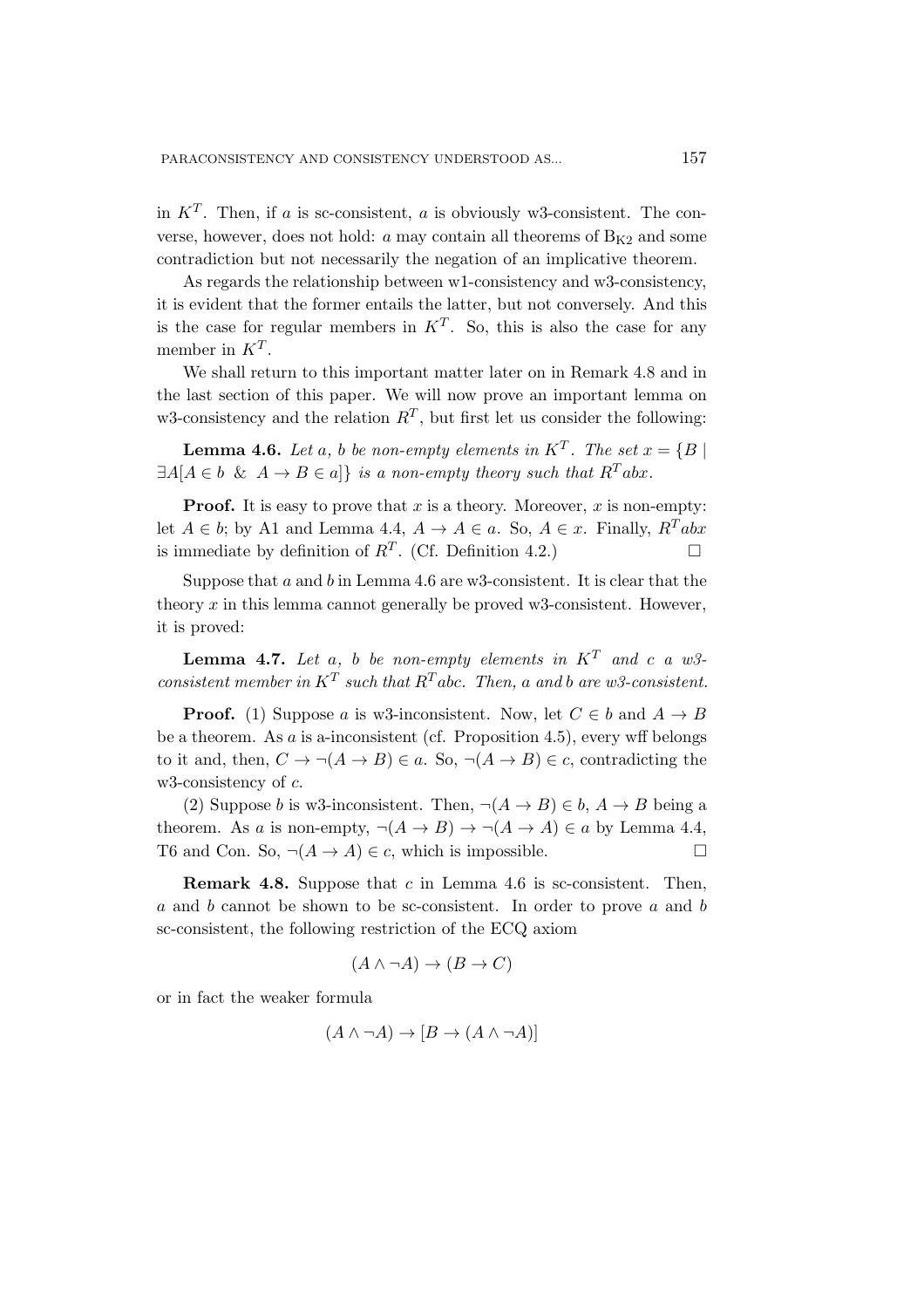is needed. But these axioms are not derivable in any of the logics in this paper (cf. Appendix). On the other hand, Lemma 4.7 plays an essential role in the completeness proof to follow. Actually, its usage is crucial when proving Lemmas 5.5 and 5.6 and Proposition 6.1, for instance. It is then in this sense that  $B_{K2}$  (in fact, all its extensions in §6) are said to be adequate to w3-consistency (cf. §1). However, these logics would not be adequate to sc-consistency.

# 5. Completeness of  $B_{K2}$  II. \*<sup>C</sup>-theories. The canonical model is in fact a model

We first prove a trivial lemma:

**Lemma 5.1.** The following hold for any wff A and a,  $b \in K^C$ :

- 1.  $\neg A \in a*^C$  iff  $A \notin a$
- 2.  $a *^C *^C = a$

3.  $a*^C \subseteq b*^C \Leftrightarrow b \subseteq a$ 

Proof. 1 follows by A7 and A8; 2 and 3 follow by 1 and definitions.  $\Box$ 

Next, it is proved that  $*^C$  is an operation on  $K^C$ .

**Proposition 5.2.** \*<sup>*C*</sup> is an operation on  $K^C$ .

**Proof.** Let  $a \in K^C$ . By Con, T4 and T5  $a *^C$  is a prime theory (cf. [12]). Next, we prove that  $a*^C$  is non-empty and w3-consistent. (1) Suppose  $a*^C$  is empty and let  $A \to B$  be a theorem. Then,  $A \to B \notin a*^C$ . So,  $\neg(A \rightarrow B) \in a$ , contradicting the w3-consistency of a. (2) Suppose  $a*^C$ is w3-inconsistent. Then,  $\neg(A \rightarrow B) \in a^{\ast}{}^C$ ,  $A \rightarrow B$  being a theorem. So,  $A \rightarrow B \notin a$  (Lemma 5.1(1)), which is impossible by Lemma 4.4.

In order to demonstrate that the canonical model is actually a model, we shall start by proving three auxiliary lemmas:

**Lemma 5.3.** Let a be a non-empty member in  $K^T$  and A a wff such that  $A \notin a$ . Then, there is some x in  $K^C$  such that  $a \subseteq x$  and  $A \notin x$ .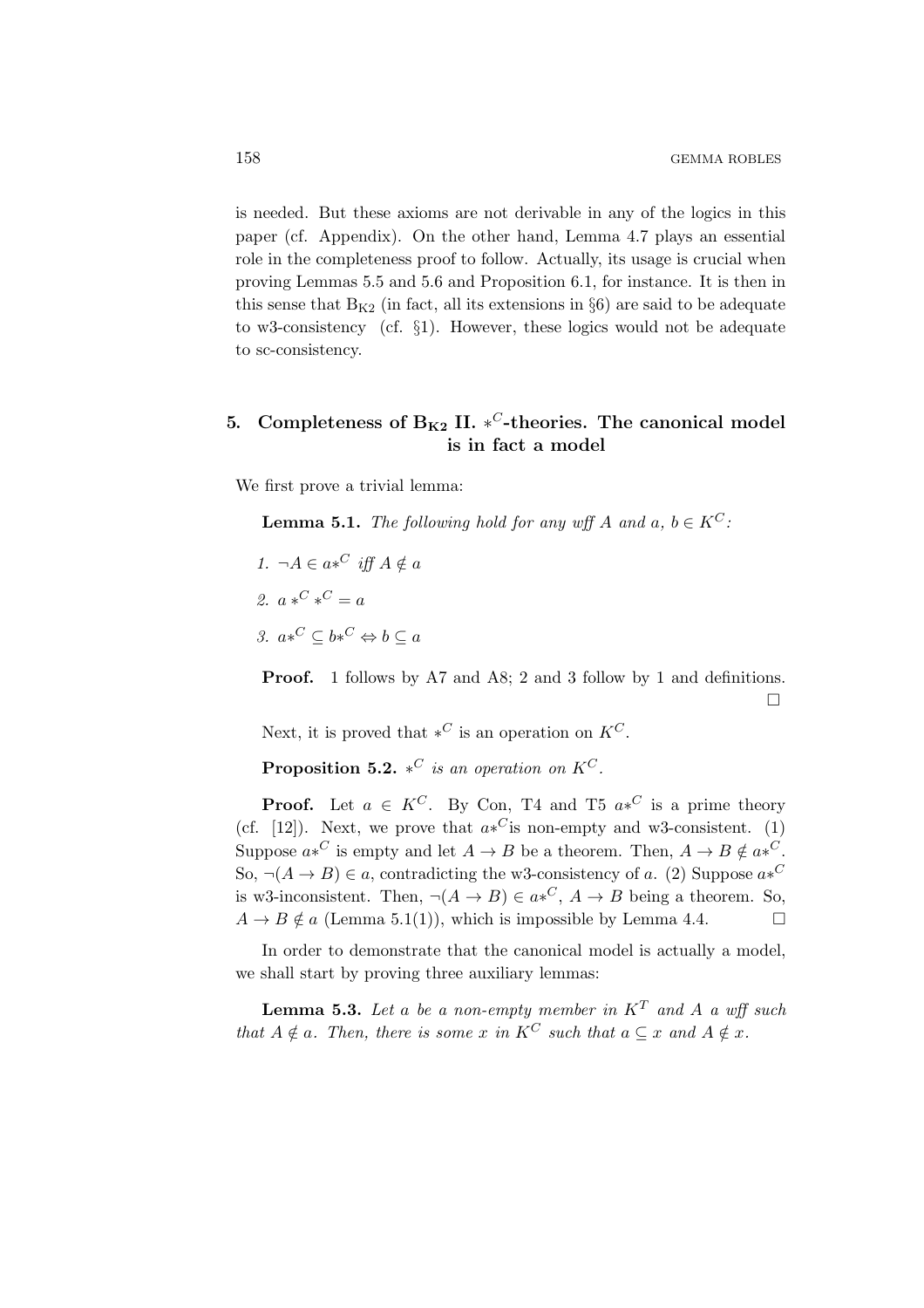**Proof.** Build up a prime non-empty theory x such that  $a \subseteq x$  and  $A \notin x$ (cf. [12]). This theory is a-consistent. So, it is w3-consistent (Proposition 4.5). Therefore,  $x \in K^C$ .

From Lemma 5.3, we obtain the following corollary:

**Corollary 5.4.** Let A be a wff such that  $\nvdash_{B_{K2}} A$ . Then, there is some x in  $O^C$  such that  $B_{K2} \subset x$  and  $A \notin x$ .

**Lemma 5.5.** Let a, b be non-empty elements in  $K^T$  and  $c \in K^C$  such that  $R^T$ abc. Then, there are  $x, y \in K^C$  such that  $a \subseteq x, b \subseteq y, R^T x$ bc and  $R^T$ auc.

**Proof.** Build up prime non-empty theories x and y such that  $R^T x b c$ and  $R^{T}$ ayc (cf. [12]). By lemma 4.7, x and y are, in addition, w3-consistent.  $\Box$ 

**Lemma 5.6.** For any a,  $b \in K^C$ ,  $a \leq b$  iff  $a \subseteq b$ .

**Proof.** From left to right, it is immediate. So, suppose  $a \subseteq b$ . Clearly,  $R<sup>T</sup>B<sub>K2</sub>aa$ . Then, by Lemma 5.5 there is some (regular) y in  $K<sup>C</sup>$  such that  $B_{K2} \subseteq y$  and  $R^C yaa$ . As y is regular,  $y \in O^C$ . By hypothesis,  $R^C yab$ . Then,  $a \leq^C b$  by d1.

We can now proceed to prove the following proposition:

Proposition 5.7. The canonical model is in fact a model.

Proof. We have to prove:

- 1. The set  $O^C$  is not empty.
- 2. Clauses (i)-(v) are satisfied by the canonical model.
- 3. Postulates P1-P5 hold in the canonical model.
- 1. 1 is immediate by Corollary 5.4.
- 2. Clause (i) is immediate by Lemma 5.6; clauses (ii), (iii) and (v), and (iv) from left to right are proved as in the semantics for B (cf., e.g., [12]). So, let us prove clause (iv) from right to left. Suppose for wff A, B and  $a \in K^C$ ,  $A \to B \notin a$ . We prove that there are x,  $y \in K^C$  such that  $R^Caxy$ ,  $A \in x$  and  $B \notin y$ . The sets  $z = \{C \mid \vdash_{\text{B}_{K2}}\}$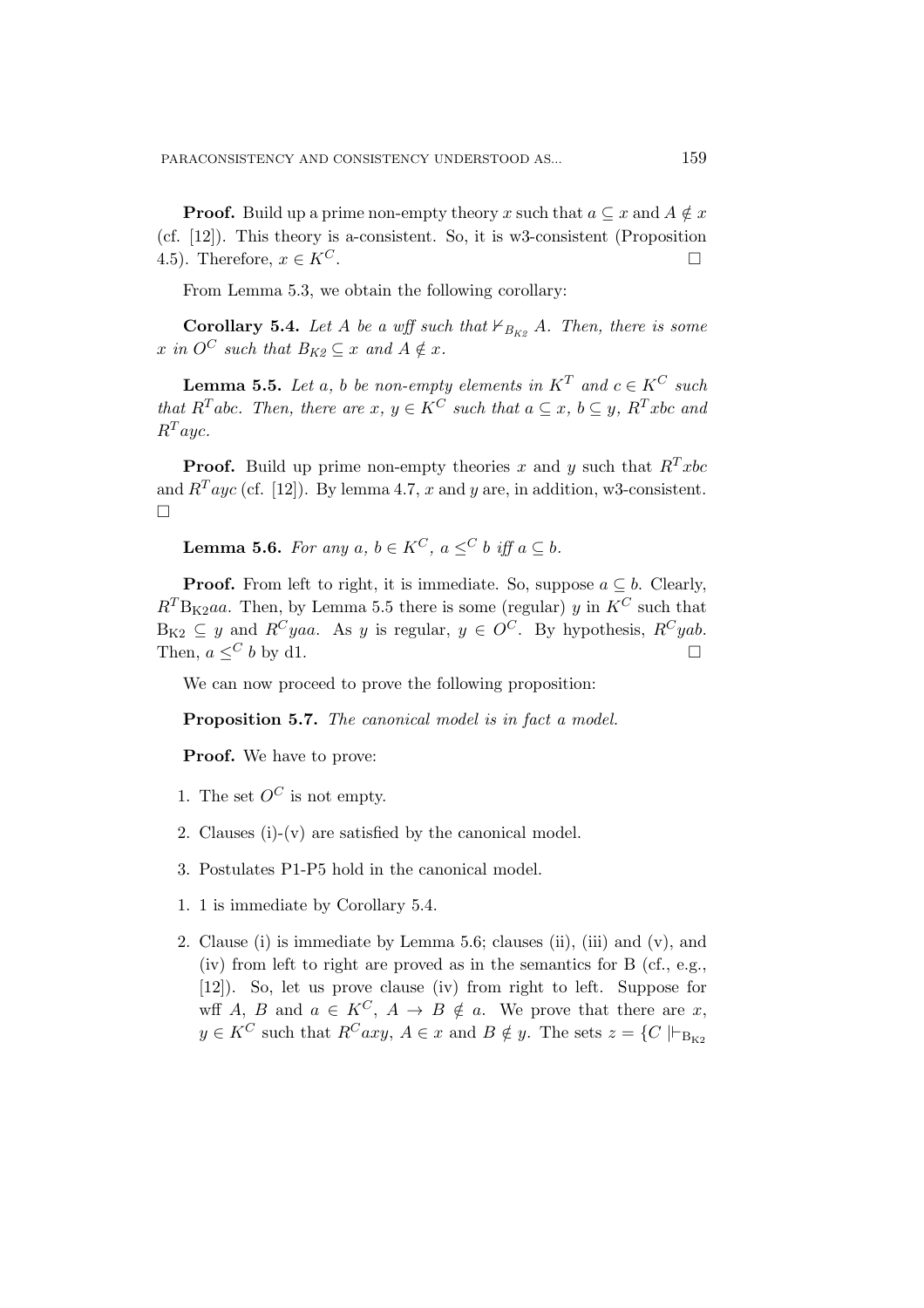$A \rightarrow C$ ,  $u = \{C \mid \exists D[D \rightarrow C \in a \& D \in z] \}$  are theories such that  $R^T a z u$ . Now, z is w3-consistent: if it is not, then  $B \in z$ (Proposition 4.5), i.e.,  $\vdash A \rightarrow B$ , and then,  $A \rightarrow B \in a$  (Lemma 4.4), contradicting the hypothesis. Moreover,  $A \in z$  (by A1). So, u is non-empty (Lemma 4.6). On the other hand,  $B \notin u$  (if  $B \in u$ , then  $A \rightarrow B \in a$ , contradicting the hypothesis). Therefore, u is w3-consistent (Proposition 4.5). Consequently, we have non-empty, w3-consistent theories z, u such that  $R^T a z u$ ,  $A \in z$  and  $B \notin u$ . Now, by Lemma 5.3, u is extended to some  $y \in K^C$  such that  $u \subseteq y$  and  $B \notin y$ . Obviously,  $R^C azy$ . Next, by Lemma 5.5, z is extended to some  $x \in K^C$  such that  $z \subseteq x$  and  $R^Caxy$ . Clearly,  $A \in x$ . Therefore, we have prime non-empty w3-consistent theories x, y such that  $A \in x$ ,  $B \notin y$  and  $R^Caxy$ , as it was required.

3. 3 is easy to prove with the assistance of Lemma 5.6: P1 and P2 are trivial and P3 is easy by Lemma 4.4; Then, P4 and P5 follow by Lemma  $5.1(2)$  and Lemma  $5.1(3)$ , respectively.

 $\Box$ 

Then, the completeness of  $B_{K2}$  is immediate by Corollary 5.4 and Proposition 5.7:

**Theorem 5.8** (Completeness of B<sub>K2</sub>). If  $\models_{B_{K2}} A$ , then  $\models_{B_{K2}} A$ .

### 6. Extensions of  $B_{K2}$

Consider the following axioms:

A10. 
$$
(B \rightarrow C) \rightarrow [(A \rightarrow B) \rightarrow (A \rightarrow C)]
$$
  
\nA11.  $(A \rightarrow B) \rightarrow [(B \rightarrow C) \rightarrow (A \rightarrow C)]$   
\nA12.  $[A \rightarrow (A \rightarrow B)] \rightarrow (A \rightarrow B)$   
\nA13.  $[(A \rightarrow A) \rightarrow B] \rightarrow B$   
\nA14.  $(A \rightarrow B) \rightarrow [C \rightarrow (A \rightarrow B)]$   
\nA15.  $(A \rightarrow B) \rightarrow (\neg B \rightarrow \neg A)$   
\nA16.  $A \vee \neg A$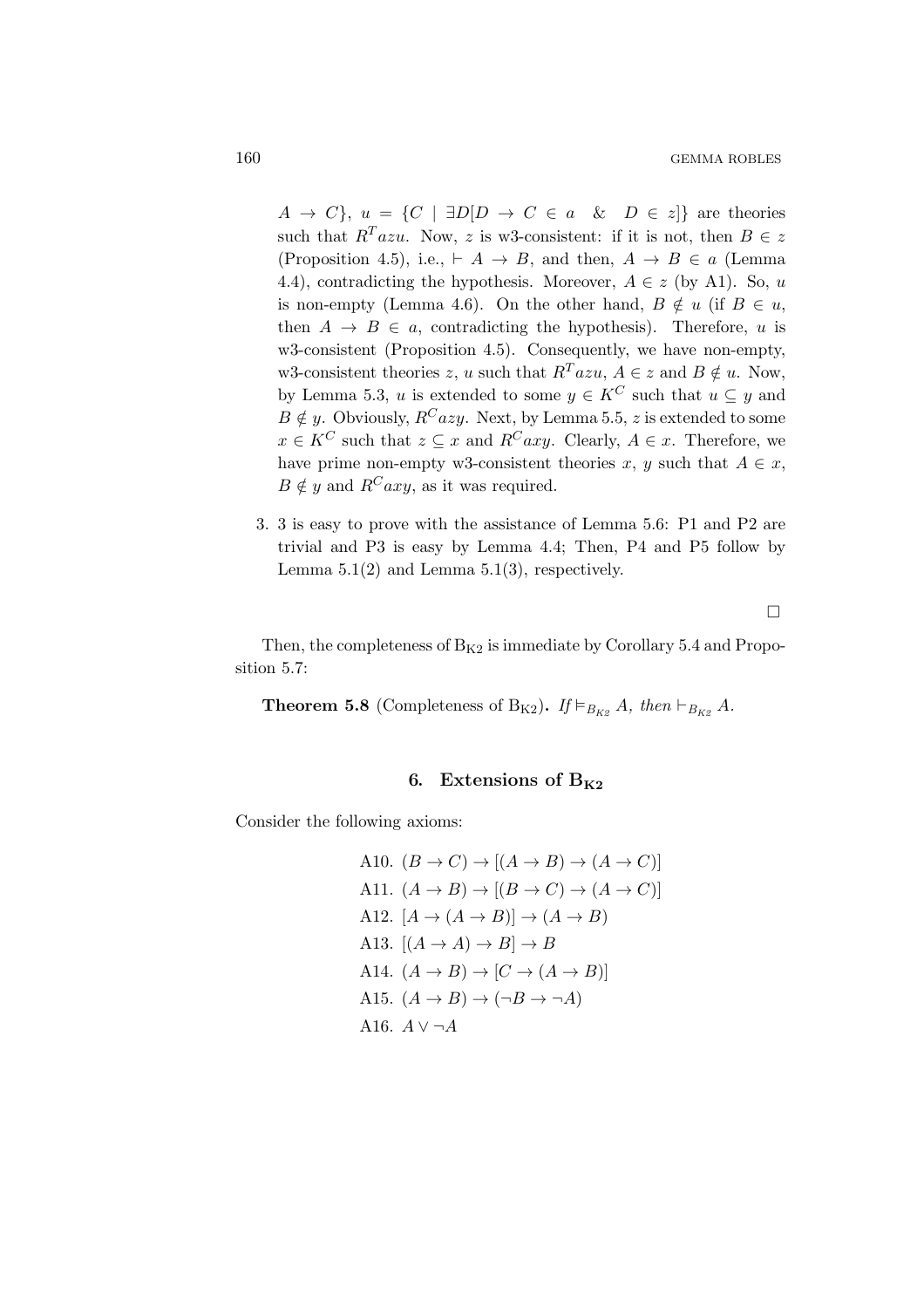Axioms A10-A13 are, respectively, the prefixing, suffixing, contraction and specialized assertion axioms; A14 is a restricted (S4) version of axiom K; A15 is (one of the forms of) the weak contraposition axiom, and, finally, A16 is the principle of excluded middle.

Consider now the following definition and semantical postulates:

d3.  $R^2abcd =_{df} (\exists x \in K)(Rabx \& Rxd)$ PA10.  $R^2abcd \Rightarrow (\exists x \in K)(Rbcx \& Raxd)$ PA11.  $R^2abcd \Rightarrow (\exists x \in K)(Racx \& Rbxd)$ PA12. Raaa PA13.  $(\exists x \in K)$ Raxa PA14.  $R^2abcd \Rightarrow Rad$ PA15.  $Rabc \Rightarrow Rac * b*$ PA16.  $a \in O \Rightarrow a* \leq a$ 

We prove the following:

**Proposition 6.1.** Given the logic  $B_{K2}$  and  $B_{K2}$ -semantics, PA10-PA16 are the postulates that correspond  $(c.p)$  to  $A10-A16$ , respectively.

That is to say, given  $B_{K2}$  semantics, A10-A16 are proved valid with PA10-PA16, respectively; and, given the logic  $B_{K2}$ , PA10-PA16 are proved canonically valid with A10-A16, respectively. (We shall use the abbreviature "cp" for "corresponding postulate", i.e., "postulate that corresponds to (a certain axiom)").

**Proof.** That this is so is proved in (or can easily be derived from) [12], with the exception perhaps of the cases regarding the correspondence between A12 and PA12 and A13 and PA13, which is proved in [10], Proposition 8.  $\Box$ 

Remark 6.2. Notice that PA13 is not the c.p to A13 in relevant logics. The c.p to A13 is a bit more complicated in those logics (cf., e.g., [12]). On the other hand, note that in relevant logics, PA12 is the c.p to the modus ponens axiom  $[(A \rightarrow B) \land A] \rightarrow B$ .

Now, let  $SB_{K2}$  be any extension of  $B_{K2}$  with any selection of A10-A16. (As above, it is supposed that the rules of  $B_{K2}$  can now be applied to the theorems of  $SB_{K2}$ .) And let  $SB_{K2}$ -models be defined, similarly, as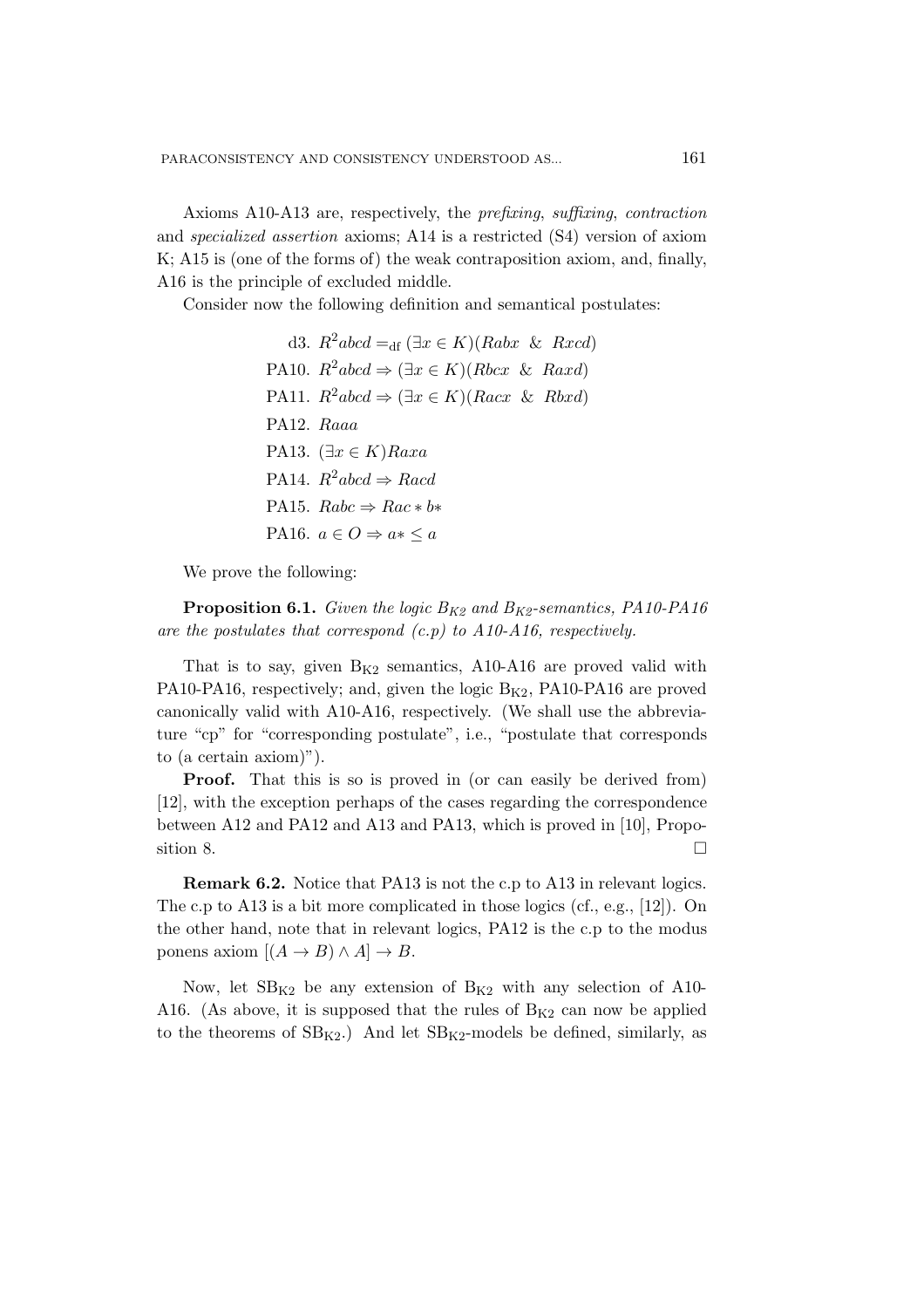$B_{K2}$ -models except for the addition of the c.p to the new axioms added. Furthermore, define  $SB_{K2}$ -validity in a similar way to which  $B_{K2}$ -validity was defined. (Cf. Definitions 3.1 and 3.2.) Finally, provide a definition of the  $SB_{K2}$  canonical model similar to that of the  $B_{K2}$  canonical model (cf. Definitions 4.1, 4.2). It is clear that from Proposition 6.1 and Theorems 3.3, 5.8, we have:

**Theorem 6.3** (Soundness and completeness of  $SB_{K2}$ ).  $\vDash_{SB_{K2}} A$  iff  $\vdash_{SB_{K2}} A$ .

We shall not study here the different logics definable from  $B_{K2}$  by adding some (or all) of A10-A16 and the relations that they maintain to each other. Nevertheless, let us remark that A1, A11, A12 and A14 together with MP axiomatize the implicative fragment of Lewis' S4 (cf. [5]), whence it is easy to see that  $B_+$  plus these axioms is a logic deductively equivalent to the positive fragment of Lewis' S4,  $S4_+$  (cf. [3]). Therefore,  $B_{K2}$  plus A11, A12, A14, A15 and A16 can intuitively be described as  $S4_+$  supplemented with the double negations axioms (A7, A8), all forms of the De Morgan laws (T4, T5), all forms of the contraposition axioms (they are easily derived from A15 with A7 and A8) and the principle of excluded middle A16 (equivalently, the principle of non-contradiction  $\neg(A \land \neg A)$ ). This logic can provisionally be labelled  $S4_{K2}$ . Notice that  $S4_{K2}$  plus axiom ECQ ("E contradictione quodlibet")

ECQ. 
$$
(A \land \neg A) \rightarrow B
$$

is easily shown to be deductively equivalent to Lewis' S4 (cf. [3]). The logic  $S4_{K2}$  also lacks all forms of the reductio axioms. Actually, we can state the following:

#### Proposition 6.4.

1.  $S_{4K2}$  plus any of the formulas and rules that follow (all of them deriv-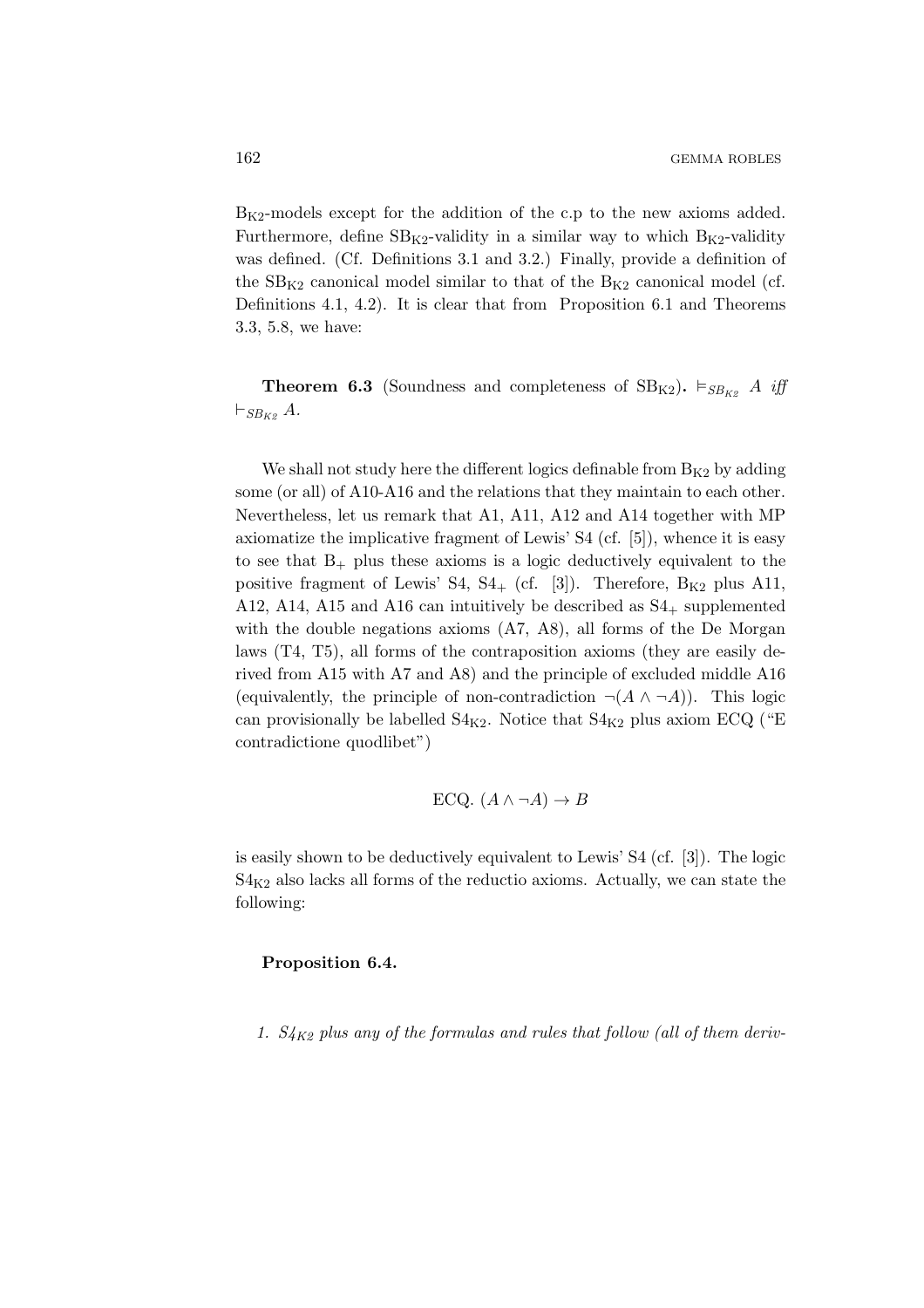able in  $S_4$ ) is a logic deductively equivalent to  $S_4$ :

(a). 
$$
(A \land \neg A) \rightarrow B
$$
  
\n(b).  $(A \rightarrow \neg A) \rightarrow \neg A$   
\n(c).  $(\neg A \rightarrow A) \rightarrow A$   
\n(d).  $\vdash A \rightarrow B \Rightarrow \vdash (A \rightarrow \neg B) \rightarrow \neg A$   
\n(e).  $\vdash \neg A \rightarrow B \Rightarrow \vdash (\neg A \rightarrow \neg B) \rightarrow A$   
\n(f).  $\vdash A \rightarrow B \Rightarrow \vdash (\neg A \rightarrow B) \rightarrow B$   
\n(g).  $(A \rightarrow B) \rightarrow \neg (A \land \neg B)$   
\n(h).  $(A \rightarrow \neg B) \rightarrow \neg (A \land B)$   
\n(i).  $[B \rightarrow (A \land \neg A)] \rightarrow \neg B$   
\n(j).  $[(A \rightarrow B) \land (A \rightarrow \neg B)] \rightarrow \neg A$ 

2. None of the formulas (a)-(j) is derivable in  $S_{4K2}$ .

#### Proof.

1. By  $S4_{K2}$  and any of (a)-(j), we have:

$$
(1). (A \land \neg A) \to \neg (A \to A)
$$

By A9, Con and A8,

$$
(2). \neg(A \to A) \to B
$$

Then, axiom ECQ is immediate by (1) and (2).

2. Cf. Appendix.

 $\Box$ 

Therefore, from an intuitive point of view,  $S4_{K2}$  could equivalently be described as Lewis' S4 without the reductio axioms.

We end this section with the following remark:

Remark 6.5. The reductio rules in the following forms are derivable in  $S4_{K2}$ :

$$
(\vdash A \to B \& \vdash A \to \neg B) \Rightarrow \vdash \neg A
$$

$$
(\vdash \neg A \to B \& \vdash \neg A \to \neg B) \Rightarrow \vdash A
$$

$$
(\vdash A \to B \& \vdash \neg A \to B) \Rightarrow \vdash B
$$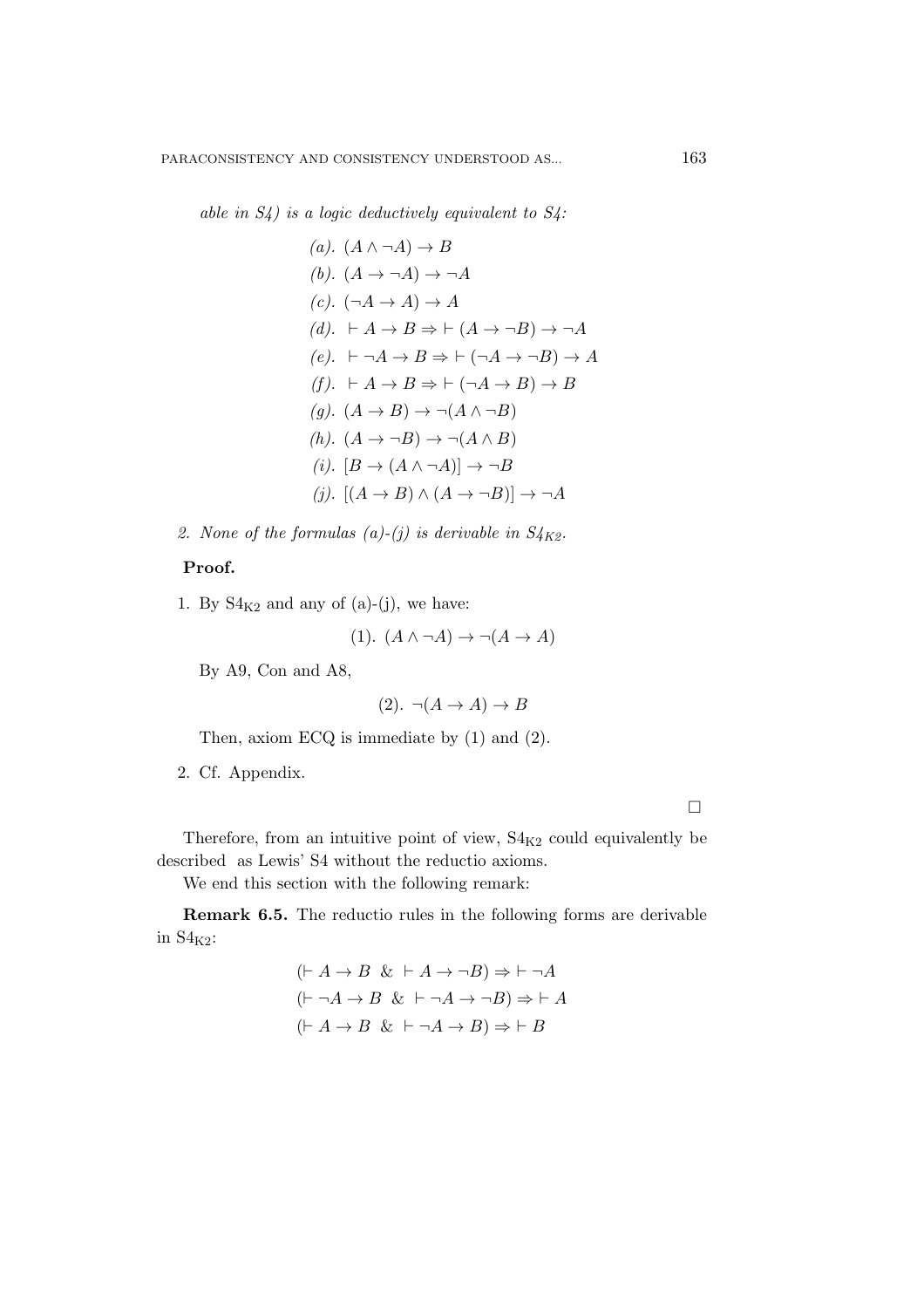#### 7.  $SB_{K2}$  logics are sc-paraconsistent

In this section  $SB_{K2}$  logics are shown to be sc-paraconsistent. Consider the following relation of semantical consequence.

**Definition 7.1.** Let  $\Gamma$  be a set of wffs and A a wff. Then,  $\Gamma \models A$  iff for all  $a \in K$  in all  $SB_{K2}$ -models, if  $a \in \Gamma$ , then  $a \in A$   $(a \in \Gamma$  iff  $a \in B$  for every  $B \in \Gamma$ ).

As in standard relevant logics, we can prove the following lemmas:

Lemma 7.2.  $(a \leq b \And a \models A) \Rightarrow b \models B$ 

**Proof.** Induction on the length of A (cf., e.g., [12]).  $\Box$ 

**Lemma 7.3.**  $\vDash_{SB_{K2}} A \rightarrow B$  iff for all  $a \in K$  in all  $SB_{K2}$ -models,  $a \vDash A \Rightarrow a \vDash B$ 

**Proof.** By using Lemma 7.2, P1 and d1 (cf.  $\S3$ ).

Then, the meaning of the consequence relation in Definition 7.1 is clear. Let  $\Gamma = \{B_1, ..., B_m\}$ . By Lemma 7.3,  $\Gamma \models A$  iff  $\vDash_{\text{SB}_{K2}} (B_1 \land ... \land B_m) \rightarrow A$ . So, the following can be proved without difficulty.

Proposition 7.4. Each  $SB_{K2}$  is sc-paraconsistent.

**Proof.** We prove that rule ECQ (cf. Definition 1.6)

$$
A \land \neg A \vDash B
$$

is not  $SB_{K2}$ -valid. Axiom ECQ

$$
(A \land \neg A) \to B
$$

is not provable in  $S4_{K2}$  (Proposition 6.4), so, neither is it in any of the  $SB_{K2}$  logics. By the completeness theorem (Theorem 6.3),  $(A \land \neg A) \rightarrow B$ is not valid. By Lemma 7.3, there is some  $x \in K$  in some  $SB_{K2}$  model such that  $x \models A \land \neg A$  and  $x \not\models B$ . Therefore,  $A \land \neg A \not\models B$  by Definition 7.1.  $\Box$ 

Nevertheless, we can show that rule ECQ fails according to a stricter, more adequate (to  $SB_{K2}$  logics) consequence relation. Consider the following definition.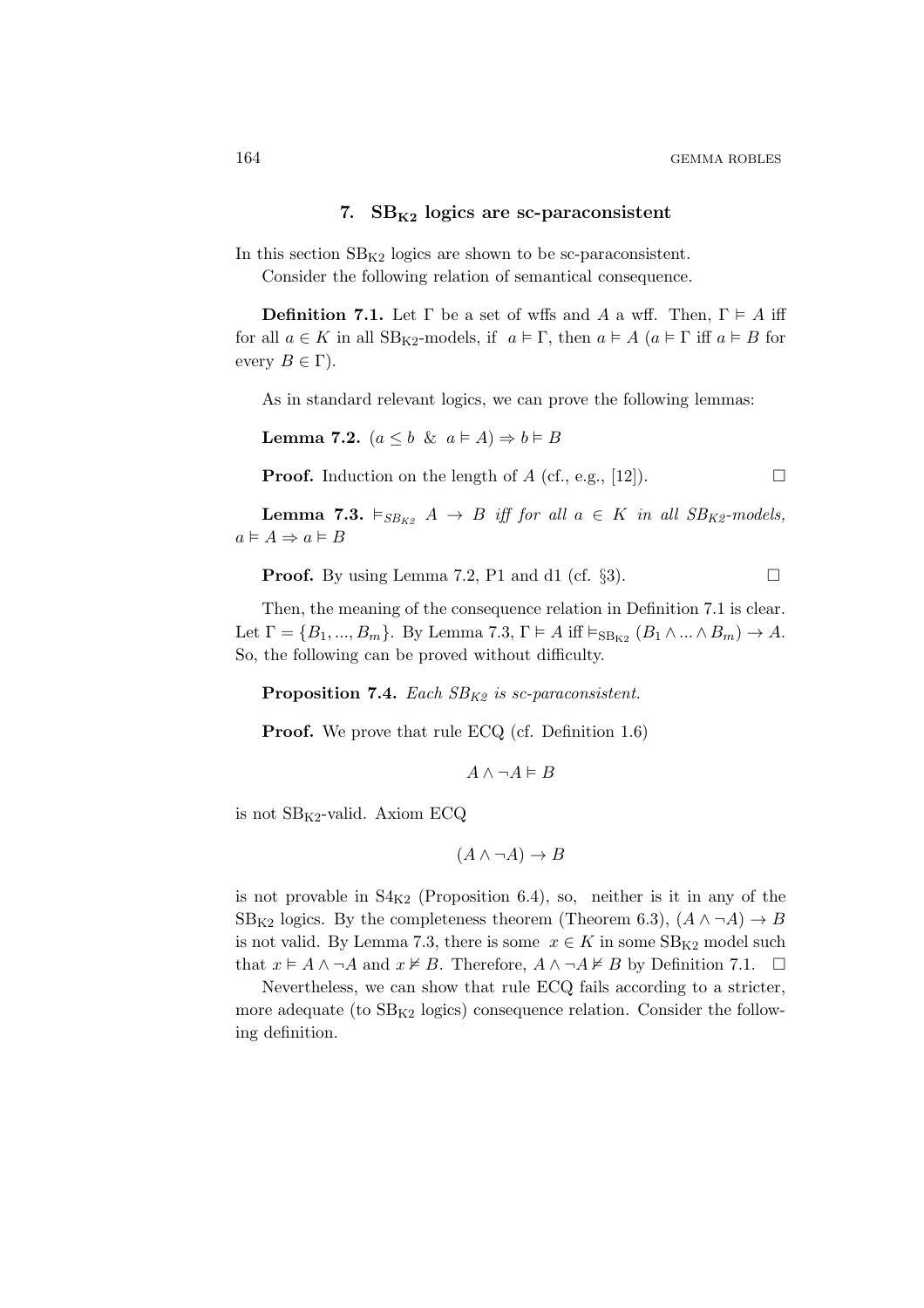**Definition 7.5.** Let  $\Gamma$  be a set of wffs. Then,  $\Gamma \models A$  iff for all  $a \in O$  in all  $SB_{K2}$  models, if  $a \models \Gamma$ , then  $a \models A$   $(a \models \Gamma$  iff  $a \models B$  for every  $B \in \Gamma$ ).

Then, it is proved:

**Proposition 7.6.** Let M be the canonical model. Then, for some  $x \in \mathbb{R}$  $O^C$  and wff A, B,  $x \models A \land \neg A$  and  $x \not\models B$ .

**Proof.** Let  $p_i$  be the *i*-th propositional variable. Consider now the following set of formulas  $y = \{B \mid \vdash_{\text{SB}_{K2}} A \& \vdash_{\text{SB}_{K2}} [A \wedge (p_i \wedge \neg p_i)] \rightarrow B \}.$ It is easy to prove that  $y$  is a  $SB_{K2}$ -theory (it is closed under adjunction and  $SB_{K2}$ -entailment). Moreover, it is regular (it contains all the theorems of SB<sub>K2</sub> by A2), but is sc-inconsistent:  $(p_i \wedge \neg p_i) \in y$ . Nevertheless, we show that y is a-consistent. The rule  $\vdash_{\text{SB}_{K2}} A \Rightarrow \vdash_{\text{SB}_{K2}} [A \wedge (p_i \wedge \neg p_i)] \rightarrow C$ is not provable in  $S4_{K2}$  (cf. Appendix). So, there is a wff B and a theorem A such that  $\forall_{\text{SB}_{K2}} [A \land (p_i \land \neg p_i)] \rightarrow B$ . By definition of  $y, B \notin y$  (in fact, it would be easy to select a particular wff  $B$  and theorem  $A$ . Cf. Appendix). Therefore,  $y$  is a -consistent. Now, by using Lemma 5.3,  $y$  is extended to a (regular) prime, a-consistent theory x such that  $(p_i \wedge \neg p_i) \in x$  but  $B \notin x$ . By definition of the canonical models (cf. Definition 4.2),  $x \vDash (p_i \wedge \neg p_i)$ ,  $x \not\models B$ , whence  $p_i \wedge \neg p_i \not\models B$  by Definition 7.5.

Consequently, it is proved:

**Proposition 7.7.** All  $SB_{K2}$  logics  $-B_{K2}$  included— are sc-paraconsistent.

**Proof.** By Proposition 7.6 and Definition 1.6. □

However, in Proposition 7.13 below, it is proved that none of the  $SB_{K2}$ is w3-paraconsistent.

Let us now investigate to which proof-theoretical consequence relation the semantical relation introduced in Definition 7.5 corresponds. Consider the following definition.

**Definition 7.8.** Let  $\Gamma$  be a set of wffs and A a wff. Then,  $\Gamma \vdash_{\text{SB}_{K2}} A$ iff there is a finite sequence of wffs  $B_1,...B_m$  such that  $B_m$  is A and for each  $i$   $(1 \leq i \leq m)$ , one of the following is the case: (1)  $B_i \in \Gamma$  (2)  $B_i$  is a theorem (3)  $B_i$  is by Adj or by MP.

On the other hand, the set of consequences of a set of wff  $\Gamma$  (Cn $\Gamma$ ) is defined in a classical way as follows: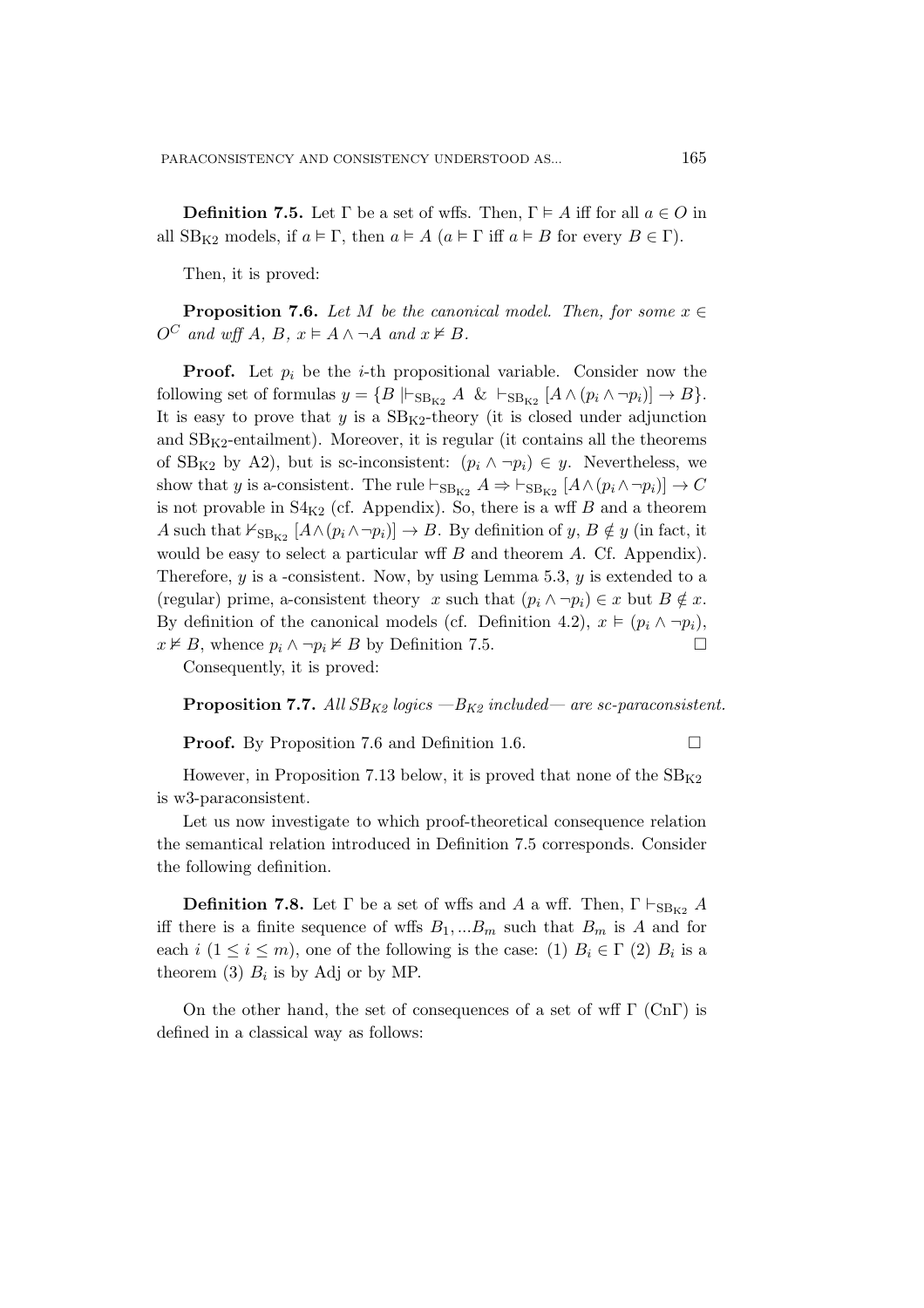Definition 7.9. Cn $\Gamma = \{A \mid \Gamma \vdash_{\text{SB}_{K2}} A\}$ 

Then, we immediately have:

**Proposition 7.10.** For any set of wffs Γ, CnΓ is a  $SB_{K2}$  theory.

**Proof.** It is clear that CnΓ is closed under adjunction and  $SB_{K2}$ entailment.

And, moreover, we have:

**Theorem 7.11.** If  $\Gamma \vdash_{SB_{K^o}} A$ , then  $\Gamma \models A$ .

**Proof.** Induction on the proof of A from Γ,  $\Gamma \vdash_{SB_{K2}} A$ . The cases in which  $A \in \Gamma$  and A is by Adj are trivial. So, suppose that A is by MP. Then, for some wff C,  $\Gamma \vdash_{SB_{K2}} C \to A$ ,  $\Gamma \vdash_{SB_{K2}} C$ . By hypothesis,  $\Gamma \models C \to A, \Gamma \models C$ . Now, let  $a \models \Gamma$  for some  $a \in O$  in some SB<sub>K2</sub>-model. Then,  $a \models C$ ,  $a \models C \rightarrow A$ . By clause (iv) (Definition 3.1), for all  $x, y \in K$ ,  $(Raxy \& x \models C) \Rightarrow y \models A$ . As  $a \in O$ , by d1,  $(x \leq y \& x \models C) \Rightarrow y \models A$ . By P1,  $a \le a$ . So,  $a \models A$ , as it was to be proved. Finally, if A is a theorem of  $SB_{K2}$ , the case follows by Theorem 6.3 (soundness of  $SB_{K2}$ ).

**Theorem 7.12.** If  $\Gamma \models A$ , then  $\Gamma \vdash_{SB_{K9}} A$ .

**Proof.** Suppose  $\Gamma \nvDash_{SB_{K2}} A$ . If  $\Gamma$  is empty, then the proof is immediate by Theorem 6.3. So, suppose that  $\Gamma$  is a non-empty set. Obviously,  $A \notin$ CnΓ. Then, by Lemma 5.3, there is some (regular) x in  $K^C$  (i.e., some  $x \in O^C$  such that  $\text{Cn}\Gamma \subseteq x$  and  $A \notin x$ . As  $\Gamma \subseteq \text{Cn}\Gamma$ ,  $\Gamma \subseteq x$ . Now, by definitions of the canonical model (cf. Definition 4.2),  $x \models^C \Gamma$  (i.e.,  $x \models^C B$ for every  $B \in x$ ) and  $x \nvDash^C A$ , i.e.,  $\Gamma \nvDash A$ , as was to be proved.

Finally, it is proved:

**Proposition 7.13.** None of the  $SB_{K2}$  logics  $-B_{K2}$  included— is w3paraconsistent.

**Proof.** Suppose  $A \rightarrow B$  is a theorem of  $SB_{K2}$ . It is clear that  $\neg(A \rightarrow B) \vdash_{SB_{K2}} C$ , by T8 (cf. Definition 7.8). Then,  $SB_{K2}$  is not w3paraconsistent by Definition 1.10.

Let us end the paper with some remarks on the consequence relations just introduced, on consistency, and on paraconsistency.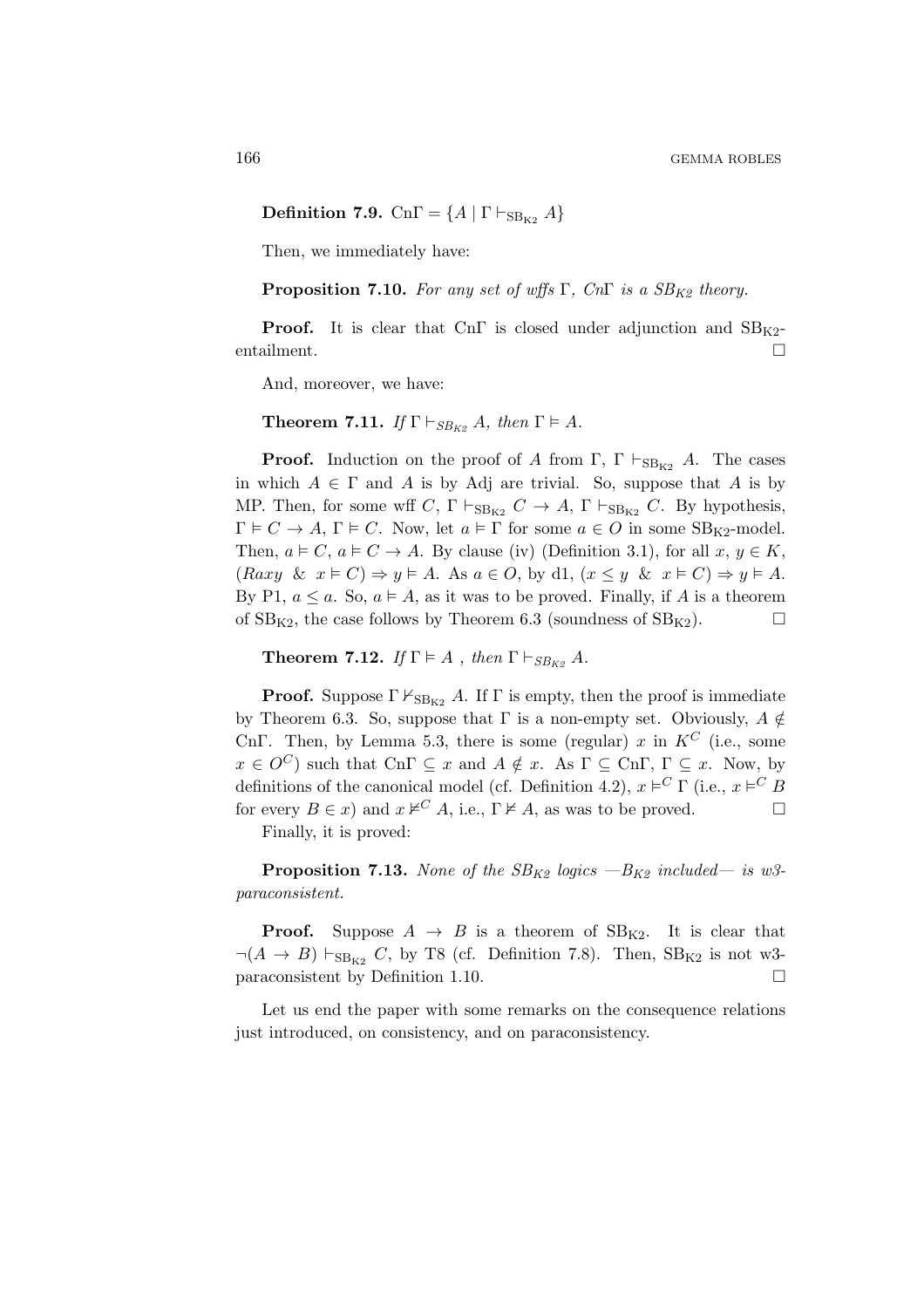Remark 7.14. On Definition 7.8: Suppose that the following two clauses are added to clauses (1)-(3) in Definition 7.8 (cf.  $\S2$ ): (4)  $B_i$  is by Suf.  $(5)$   $B_i$  is by Pref. Then, Theorem 7.11 would not be provable because not for any  $a \in O$  in any  $SB_{K2}$  model,  $a \models B \rightarrow C \Rightarrow a \models (A \rightarrow$  $B) \rightarrow (A \rightarrow C), a \models A \rightarrow B \Rightarrow a \models (B \rightarrow C) \rightarrow (A \rightarrow C).$  On the other hand, suppose that clause (2) in this definition is replaced by (2′ ):  $B_i$  is an axiom. Then, not all the theorems would necessarily be derivable from a given set of wff  $\Gamma$  in logics without the prefixing axiom A10 or the suffixing axiom A11. These are the reasons why clauses  $(4)$ ,  $(5)$  and  $(2')$  do not appear in Definition 7.8. Nevertheless, it is obvious that clause (2) can be replaced by clause  $(2')$  in the case of any  $SB_{K2}$  logic in which A10 and A11 are theorems. In this case, a classically defined concept of deducibilty would result.

Remark 7.15. On the proof-theoretical consequence relation corresponding to the semantical relation in Definition 7.1: consider the following consequence relation:

**Definition 7.16.** Let  $\Gamma$  be a set of wffs. Then,  $\Gamma \vdash A$  iff there is a finite sequence  $B_1, ..., B_m$  where  $B_m$  is A and for each  $i \ (1 \leq i \leq m)$ , one of the following is the case: (1)  $B_i \in \Gamma$  (2)  $B_i$  is by Adj (3)  $B_i$  is by  $SB_{K2}$ -entailment ( $B_i$  is by  $S_{K2}$  -entailment iff for some wff  $C, \Gamma \vdash C, C \rightarrow B_i$ being a theorem of  $SB_{K2}$ ).

Now, let  $\models$  be the consequence relation introduced in Definition 7.1. The proof of the following theorem is left to reader.

Theorem 7.17.  $\Gamma \vdash A$  iff  $\Gamma \models A$ .

Remark 7.18. Strong soundness and completeness: it is clear that Theorems 7.11 and 7.12 are a proof of the strong (i.e., in respect of deducibilty) soundness and completeness of each  $SB_{K2}$  logic in which A10 and A11 hold.

Remark 7.19. Adequacy to w1-consistency: in Remark 4.8 it was noted that  $SB_{K2}$  logics are not adequate to sc-consistency. But, are they adequate to w1-consistency? In order to prove that they actually are (cf. Lemma 4.7 and Remark 4.8), the following rules would be needed:

> r1.  $(F A \& F B) \Rightarrow F \neg A \rightarrow (B \rightarrow C)$ r2.  $(F A \& F B) \Rightarrow F \neg A \rightarrow \neg B$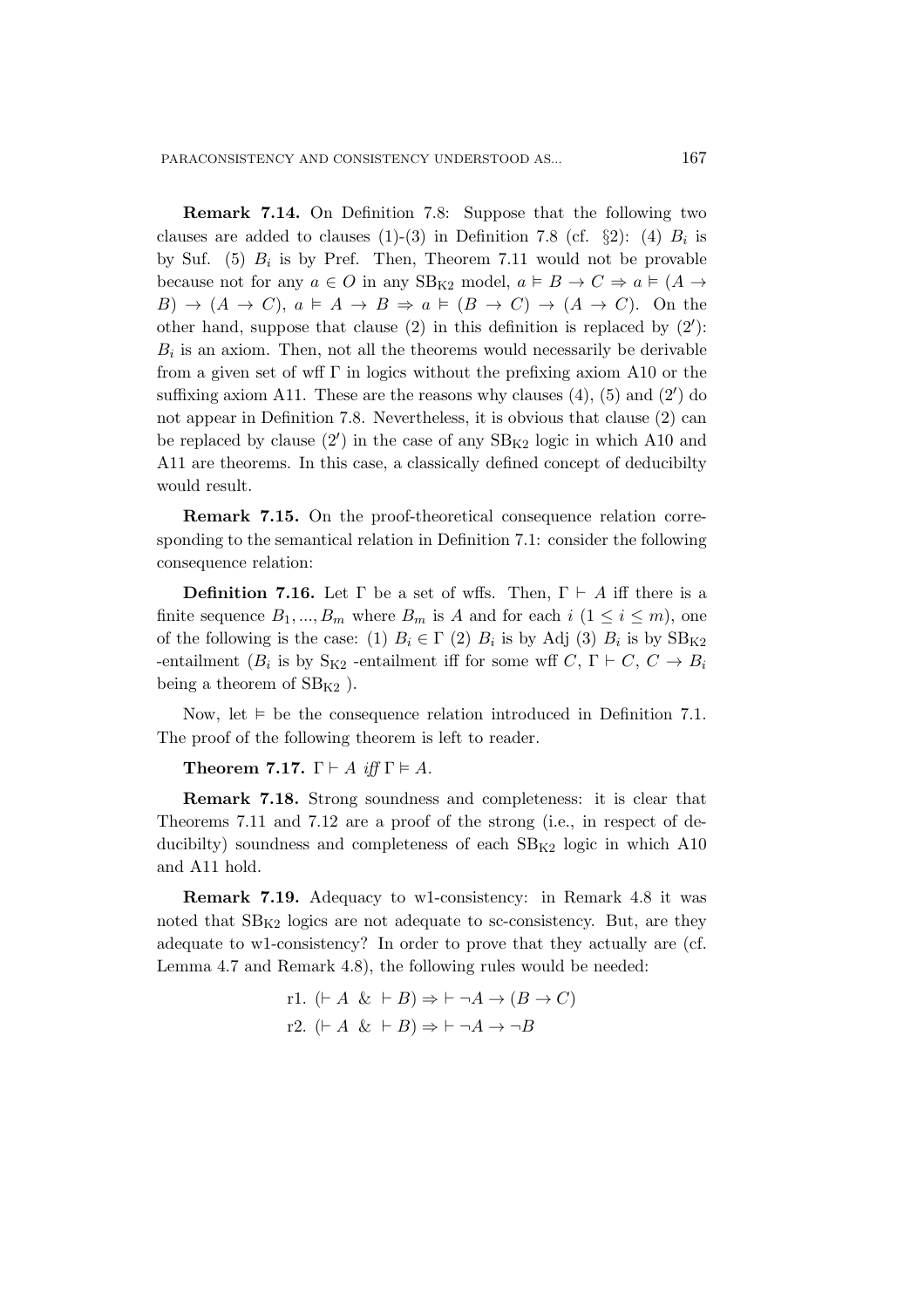These rules are not provable in any of the  $SB_{K2}$  logics (cf. Appendix). Furthermore, they are not even admissible in any  $SB_{K2}$  logics in which  $\neg(A \land \neg A)$  holds. Otherwise,

$$
(A \land \neg A) \to \neg(A \to A)
$$

is immediate by r2, and then, axiom ECQ

$$
(A \land \neg A) \to B
$$

is also immediate (cf. Proposition 6.4). Consequently,  $SB_{K2}$  logics in which A16  $(A \vee \neg A)$  holds are not adequate to w1-consistency. Regarding the logics without A16 (equivalently, without  $\neg(A \land \neg A)$ ), the question of their adequacy is left open: are r1 and r2 admissible? If they are, logics without A16 are in principle equivalently adequate to w3-consistency and w1 consistency.

**Remark 7.20.** w1-paraconsistency: let S be any logic in which  $A \rightarrow$  $\neg\neg A$  and  $\neg(A \land \neg A)$  hold. It is clear that if S is sc-paraconsistent, then S is w1-consistent. Therefore, all  $SB_{K2}$  logics in which A16 is a theorem are w1-paraconsistent in addition to being sc-paraconsistent. Concerning  $SB_{K2}$  logics without A16, the question of their w1-paraconsistency is left open.

Finally, a note on rules K and assertion.

Remark 7.21. Rule K

K. 
$$
\vdash A \Rightarrow \vdash B \to A
$$

is not derivable in any of the logics in this paper (cf. Appendix). But in  $SB_{K2}$  logics with A16, it is not even admissible. Otherwise, axiom ECQ would be immediate: by K and  $\neg(A \land \neg A)$ ,  $\vdash \neg B \rightarrow \neg(A \land \neg A)$ . Then,  $\vdash (A \land \neg A) \rightarrow B$  by T3.

Rule assertion

$$
\:text{Asser.} \ \vdash A \Rightarrow \vdash (A \to B) \to B
$$

is derivable in none of the logics in this paper (cf. Appendix). But in  $SB_{K2}$ logics with A16, it is not even admissible because rule K is immediate by Asser and A9.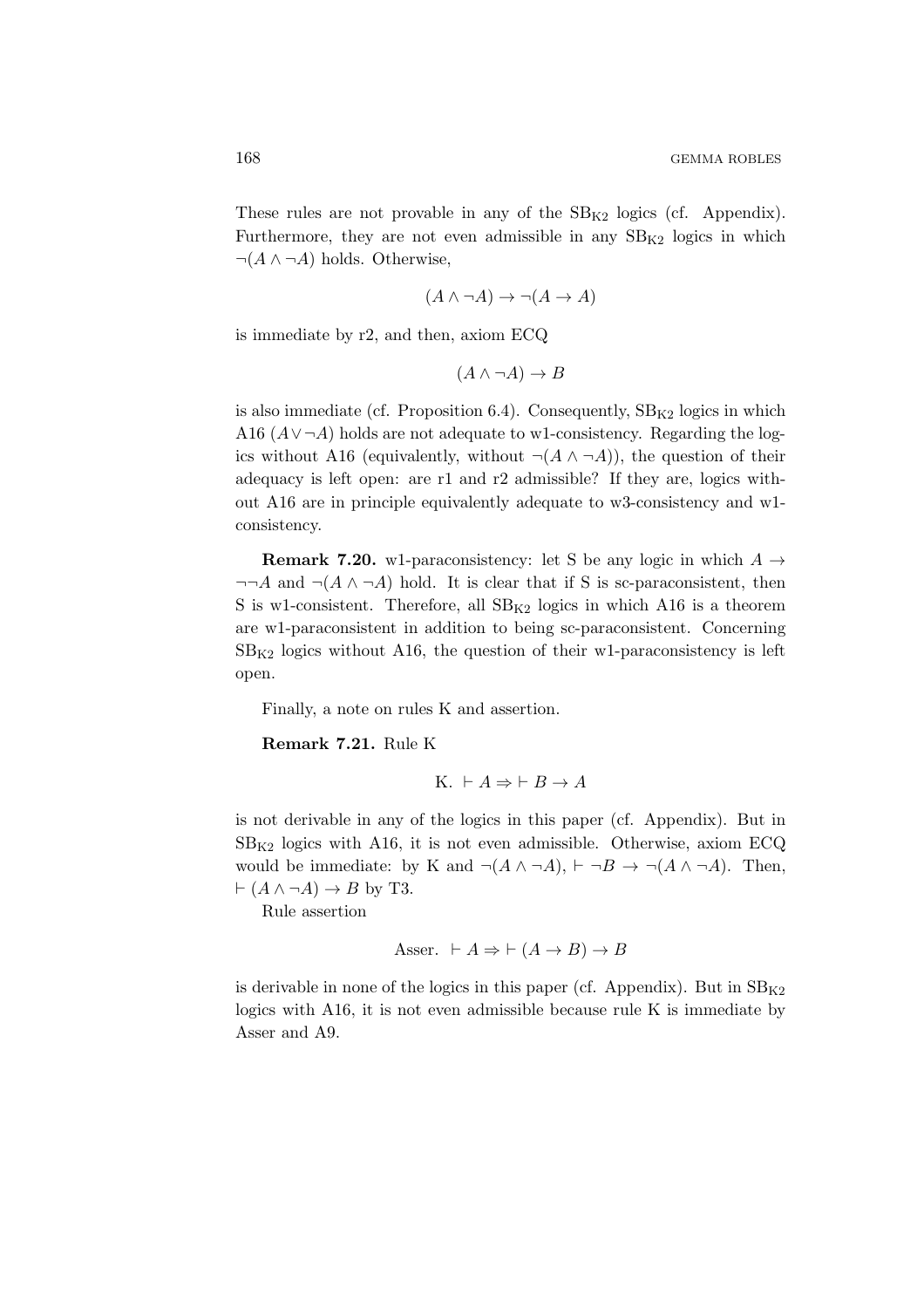#### 8. Appendix

Consider the following set of matrices where the designated values are starred:

|                |  |  |                | $\rightarrow$ 0 1 2 3 $\rightarrow$ 0 1 2 3 $\vee$ 0 1 2 3 |  |  |                           |  |  |
|----------------|--|--|----------------|------------------------------------------------------------|--|--|---------------------------|--|--|
|                |  |  |                |                                                            |  |  |                           |  |  |
|                |  |  |                |                                                            |  |  |                           |  |  |
|                |  |  | $*2$ 0 0 3 3 1 |                                                            |  |  | $*2$ 0 1 2 2 $*2$ 2 2 3   |  |  |
| $*3$ 0 0 0 3 0 |  |  |                |                                                            |  |  | $*3$ 0 1 2 3 $*3$ 3 3 3 3 |  |  |

This set satisfies the axioms and rules of  $S4_{K2}$ , but falsifies the following rules and theses (cf. Remark 4.8, Remark 7.19, Remark 7.21 and Proposition 7.6):

1.  $(A \wedge \neg A) \rightarrow B (A = 1, B = 0)$ 2.  $(A \rightarrow \neg A) \rightarrow \neg A (A = 1)$ 3.  $(\neg A \rightarrow A) \rightarrow A (A = 2)$ 4.  $\vdash A \to B \Rightarrow \vdash (A \to \neg B) \to \neg A \ (A = B = 1)$ 5.  $\vdash \neg A \rightarrow B \Rightarrow \vdash (\neg A \rightarrow \neg B) \rightarrow A \ (A = 2, B = 1)$  $6. \vdash A \rightarrow B \Rightarrow \vdash (\neg A \rightarrow B) \rightarrow B \ (A = 1, B = 2)$ 7.  $(A \rightarrow B) \rightarrow \neg(A \land \neg B)$   $(A = B = 1)$ 8.  $(A \rightarrow \neg B) \rightarrow \neg (A \land B)$   $(A = B = 1)$ 9.  $[B \to (A \land \neg A)] \to \neg B (A = B = 1)$ 10.  $[(A \rightarrow B) \land (A \rightarrow \neg B)] \rightarrow \neg A (A = B = 1)$ 11.  $\vdash A \Rightarrow \vdash B \rightarrow A \ (A = 2, B = 3)$ 12.  $\vdash A \Rightarrow \vdash (A \rightarrow B) \rightarrow B (A = B = 2)$ 13. ⊢  $A \Rightarrow \vdash [A \land (p_i \land \neg p_i)] \rightarrow C \ (A = 2, p_i = 1, C = 0)$ 14.  $(A \wedge \neg A) \rightarrow (B \rightarrow C)$   $(A = B = 1, C = 0)$ 15.  $(A \wedge \neg A) \rightarrow [B \rightarrow (A \wedge \neg A)] (A = 1, B = 2)$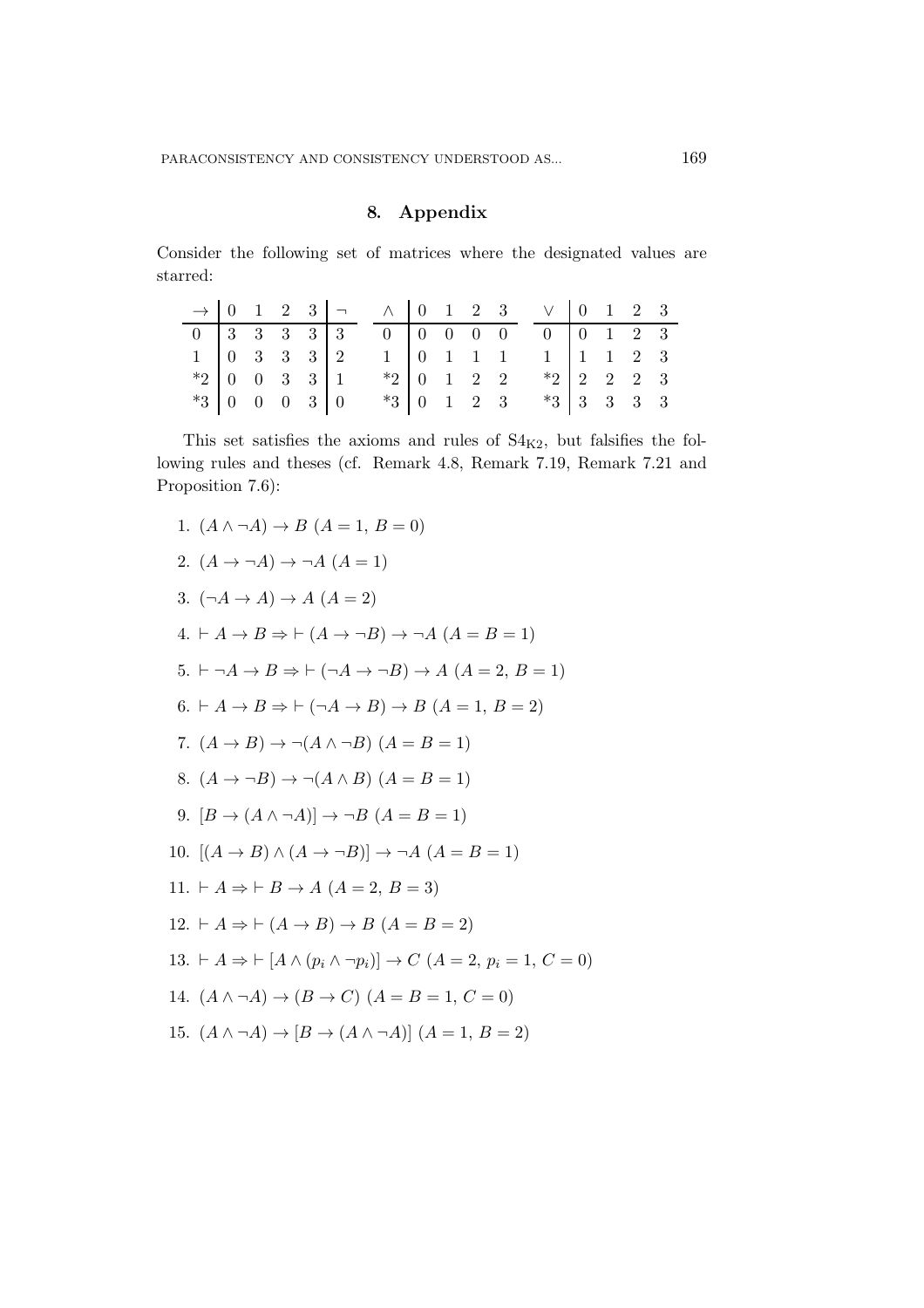16.  $(F A \& F B) \Rightarrow F \neg A \rightarrow (B \rightarrow C) (A = B = 2, C = 0)$ 17.  $(A \& B) \Rightarrow \vdash \neg A \rightarrow \neg B (A = 2, B = 3)$ 

It is proved with this set of matrices that 1-3, 7-10 and 14, 15 are not theorems of  $S4_{K2}$ ; and that 4-6, 11-13 and 16, 17 are not *derivable rules* of  $S4_{K2}$ . But, in addition, it can easily be shown that the rules are not even admissible: (1) By Proposition 6.4, rules 4, 5 and 6 are not admissible (2) Let  $p_i$  be a fixed propositional variable and change A in 11-13, 16 and 17 for  $\neg(p_i \land \neg p_i)$  and B in 16 and 17 for  $p_i \to p_i$ . Then, it is obvious that these rules cannot be admissible in  $S4_{K2}$ .

#### .Notes

- Work supported by research projects FFI2008-05859/FISO and FFI2011- 28494 financed by the Spanish Ministry of Science and Innovation.

- G. Robles is supported by Program Ramón y Cajal of the Spanish Ministry of Science and Innovation.

- I thank a referee of the RML for his (her) comments and suggestions on a previous draft of this paper.

#### .References

- [1] K. Bimbó and J. M. Dunn, Relational Semantics of Nonclassical Logical Calculi, CSLI Publications, Stanford, CA, 2008.
- [2] J. M. Dunn and G. Restall, Relevance logic, in D. Gabbay and F. Guenthner (eds.), Handbook of Philosophical Logic, vol. 6 (2002), pp. 1–128
- [3] I. Hacking, What is strict implication?, Journal of Symbolic Logic 28 (1963) pp. 51–71.
- [4] C.I. Lewis and H. Langford, Symbolic Logic, 1932 (2nd edition, Dover, New York, 1959).
- [5] J. M. Méndez, Exhaustively axiomatizing  $S3_{\rightarrow}$  and  $S4_{\rightarrow}$  with a select list of representative theses, Bulletin of the Section of Logic 17 (1988), pp. 15–22.
- [6] R. K. Meyer and R. Routley, Algebraic analysis of entailment I, Logique et Analyse 15 (1972), pp. 407–428.